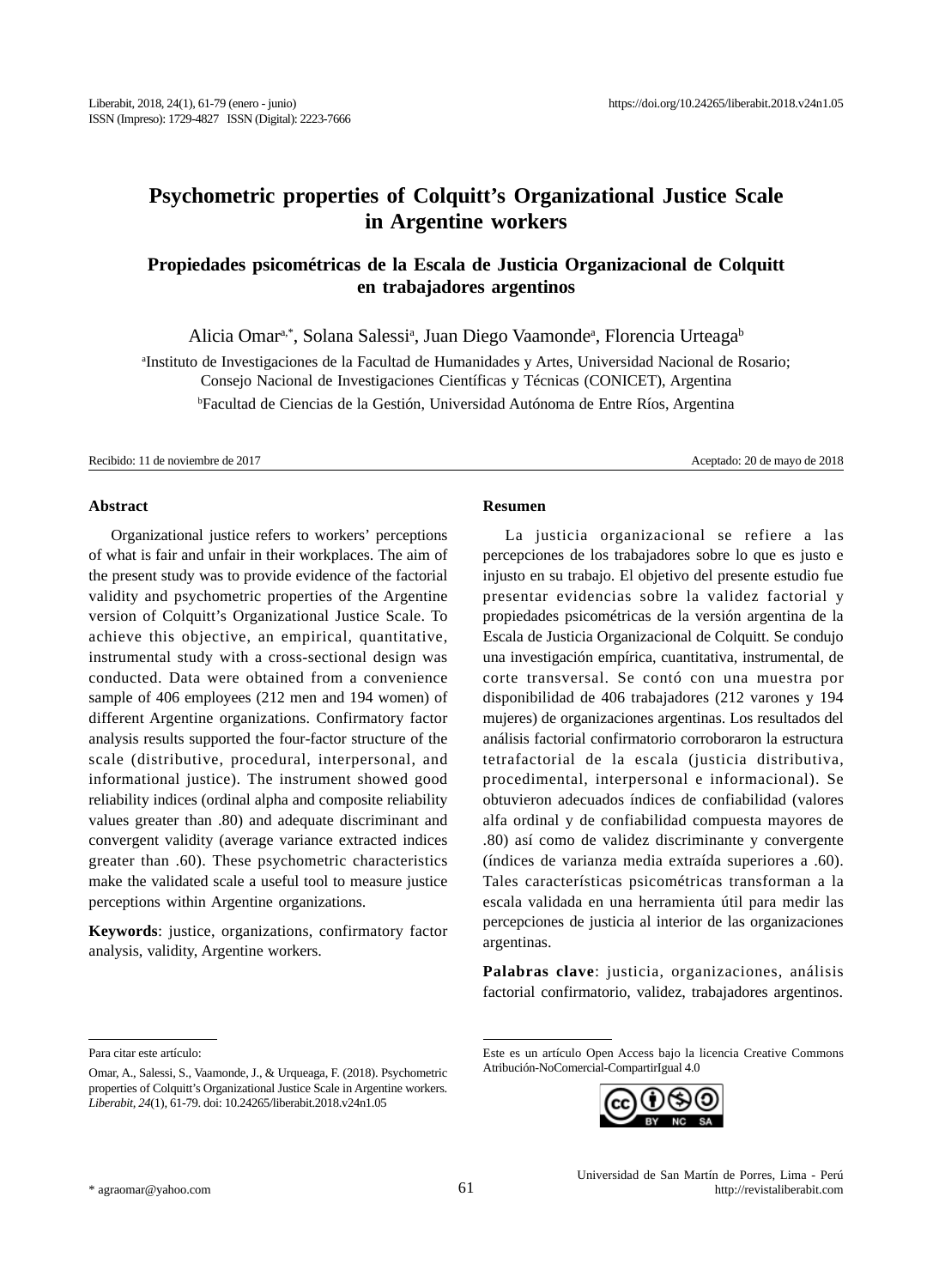# **Introduction**

The term *organizational justice* (OJ) was coined by Greenberg (1987) to refer to employees' perceptions about what is fair and what is unfair in their workplaces. The concept entails a personal assessment of the ethical and moral standards that characterize the organization. In their analysis of the origins of OJ, Cropanzano, Bowen, and Gilliland (2007) distinguish between the prescriptive approach of philosophers and the descriptive approach of social scientists. Philosophers have discussed the issue of justice long before social scientists, trying to determine what kinds of actions are truly fair. This is the prescriptive approach, which can still be found in the domain of business ethics. In contrast, the interest of social scientists has been in what people *think* is fair. This constitutes the descriptive approach, which tries to understand why people perceive certain events as fair and others as unfair. From this perspective, justice is a subjective and descriptive concept that captures what the individual believes is fair, rather than an objective reality or prescriptive moral code. In this paper, OJ will be addressed from the viewpoint of social scientists.

The study of OJ has gained increasing interest for its impact on both workers' well-being and organizational functioning. A substantial amount of research supports the claim that while perceived justice contributes to building commitment and confidence (Ohana, 2014), increases organizational performance and citizenship behaviors (Schilpzand, Martins, Kirkman, Lowe, & Chen, 2013), and promotes satisfaction and welfare (Cassar & Buttigieg, 2015), perceived injustice provokes undesirable consequences, such as negative attitudes and emotions, turnover intentions, and counterproductive work behaviors (Colquitt et al., 2013; Proost, Verboon, & van Ruysseveldt, 2015).

In particular, organizational injustice acts as an occupational stressor that may lead to serious individual and organizational problems (Colquitt et al., 2013; Nasurdin, Ahmad, & Razalli, 2014). This

association between organizational injustice and stress has been explained in terms of the effort-reward imbalance model (Siegrist, 1996), since unfair distribution of rewards, unfair decision processes, and unfair interpersonal treatment violate core expectations about reciprocity and exchange at work (Nasurdin et al., 2014). In fact, Elovainio, Heponiemi, Sinervo, and Magnavita (2010) have shown that the lack of justice is linked to greater risks of suffering psychological strain, psychiatric disorders, illness-related work absences, and sleep disorders. Also, low OJ may contribute to serious health problems, such as cardiovascular disease, gastritis, and ulcers, all conditions intimately related to occupational stress. In view of this wide repertoire of consequences of (in)justice in organizations, it is important to have a valid and reliable instrument, adapted to the Argentine organizational context, in order to explore workers' justice perceptions and act accordingly.

### **OJ as a multidimensional construct**

Since the appearance of the foundational studies on OJ, researchers have debated about its structure and dimensions. In light of recent meta-analytic findings (Colquitt et al., 2013), there is now consensus among experts about the multidimensionality of the OJ construct, which comprises the dimensions of distributive justice, procedural justice, interpersonal justice, and informational justice.

*Distributive justice* refers to perceptions of fairness in relation to the distribution of outcomes (salary, promotions, and rewards), and it specifically addresses the degree to which outcomes are equitable (Colquitt et al., 2013). Given its emphasis on benefits, distributive justice is mainly related to cognitive, affective, and behavioral reactions directed to particular outcomes (Ambrose & Schminke, 2009).

*Procedural justice* indicates perceptions of fairness in relation to the means, mechanisms, and processes by which the benefits and rewards are distributed in the organization (Leventhal, 1980). While distributive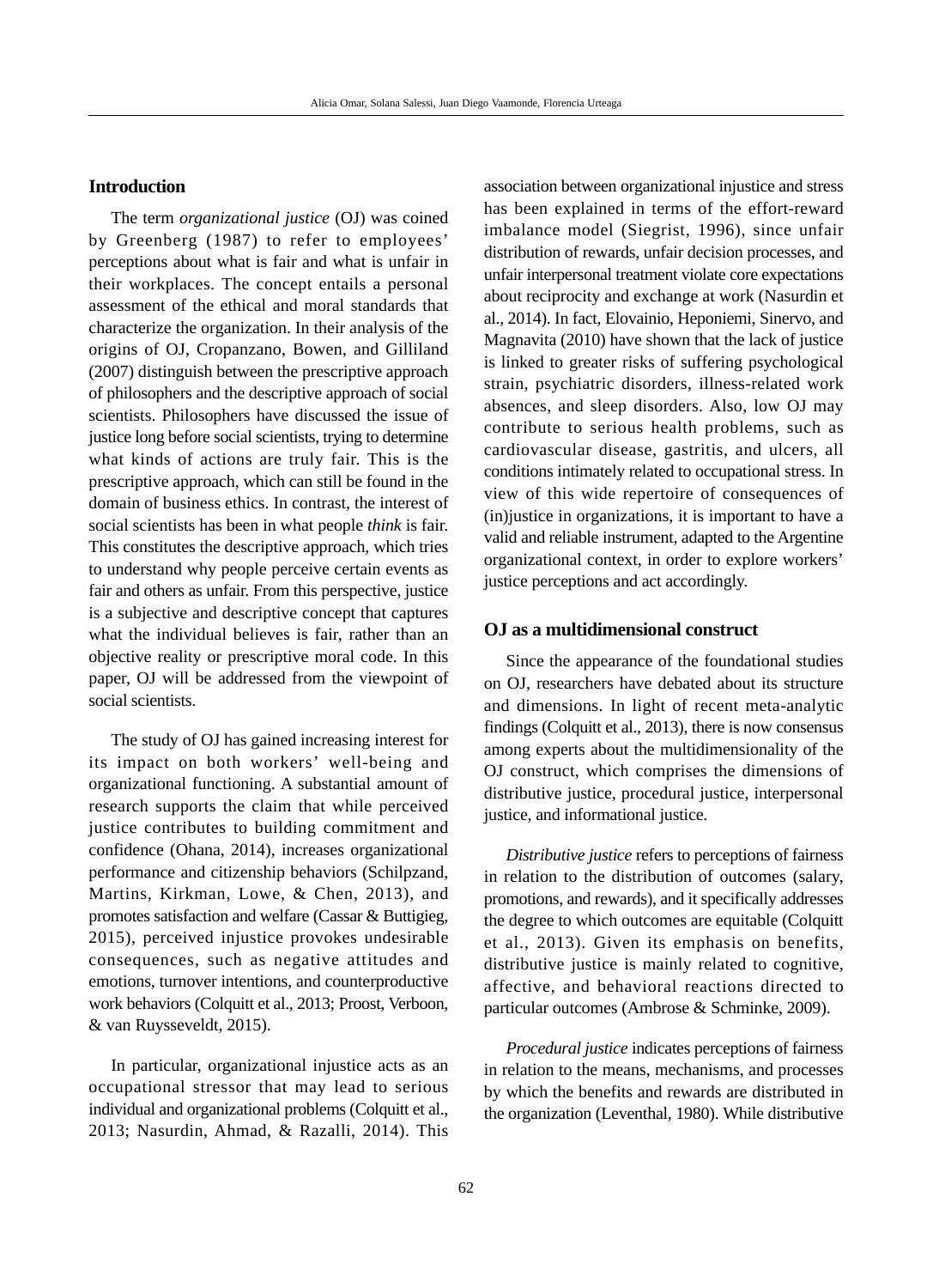justice perceptions are related to satisfaction with individual results, procedural justice perceptions are linked to attitudes and behaviors that are relevant to the organization. Hence low procedural justice elicits intellectual and emotional indignation, which translates into resentment and lack of cooperation (Cho & Sai, 2013).

*Interactional justice* (Bies & Moag, 1986) corresponds to the human side of OJ and it was defined as the way directors and managers treat employees during the application of procedures. Greenberg (1993), argued that the social components of interactional justice had to be broken down into two separate types of justice: interpersonal justice and informational justice. *Interpersonal justice* reflects the degree to which people are treated with politeness, dignity, and respect by authorities or third parties involved in executing procedures or determining outcomes. *Informational justice* focuses on the truthfulness and adequacy of the information and explanations provided to employees regarding the distribution of outcomes and/or the implementation of procedures. In the case of interpersonal justice, fair treatment is expected to increase the degree of acceptance of decisions and to promote other types of positive reactions among personnel. In the case of informational justice, the explanations and justifications provided to employees are presumed to mitigate their negative reactions to injustice perceptions and/or to the inequities in the allocation of results (Colquitt et al., 2013; Greenberg, 1993).

# **The measurement of OJ**

As considerable debate on the conceptual definition of OJ was taking place, efforts to find suitable measures to explore the construct were increasing. Different instruments were designed to examine either general perceptions of justice (Ambrose & Schminke, 2009) or any of its dimensions (Sweeney & McFarlin, 1997). Despite the profusion of available techniques, the literature review shows that the OJ Scale developed by Colquitt (2001), which measures the

four dimensions proposed by Greenberg (1993), is one of the most widespread justice measures. Colquitt integrated his scale with 20 five-point Likert-type items, which were distributed as follows: 7 items that measure procedural justice (taken from Thibaut & Walker, 1975, and from Leventhal, 1980), 4 items that measure distributive justice (taken from Leventhal, 1976), 4 items that measure interpersonal justice (taken from Bies  $& Moag, 1986$ ), and 5 items that measure informational justice (taken from Bies & Moag, 1986 and from Shapiro, Buttner, & Barry, 1994). This scale was validated by Colquitt in two different studies: one carried out with 301 students from a management course, and another one executed with 337 employees from two plants in a leading automobile parts manufacturing company. In the study conducted with students, OJ was examined in the context of university education, so distributive justice concerned the fairness of the grades students had received, procedural justice involved the fairness of the decision-making processes used by the instructors, and interactional justice was related to the instructors' interpersonal treatment of students. In the study conducted with employees, distributive justice concerned the fairness of the outcomes employees received from their work (e.g., pay, raises, rewards, and promotions), procedural justice involved the fairness of the decision-making procedures used by the supervisors, and interactional justice was related to the supervisors' interpersonal treatment received by employees. Both studies demonstrated the four-factor structure of the instrument, and thus empirically corroborated the theorized multidimensionality of the OJ construct. These studies also provided evidence about the reliability of the subscales (alpha coefficients ranged from .78 to .93), as well as the predictive validity and the nomological network of the construct.

In recent years, multiple validations of this scale have been performed around the world, among which the German, Italian, Japanese, Norwegian, Spanish, and Puerto Rican validations stand out. In this regard, the German validation (Maier, Streicher, Jonas, & Woschée, 2007), which was carried out on a sample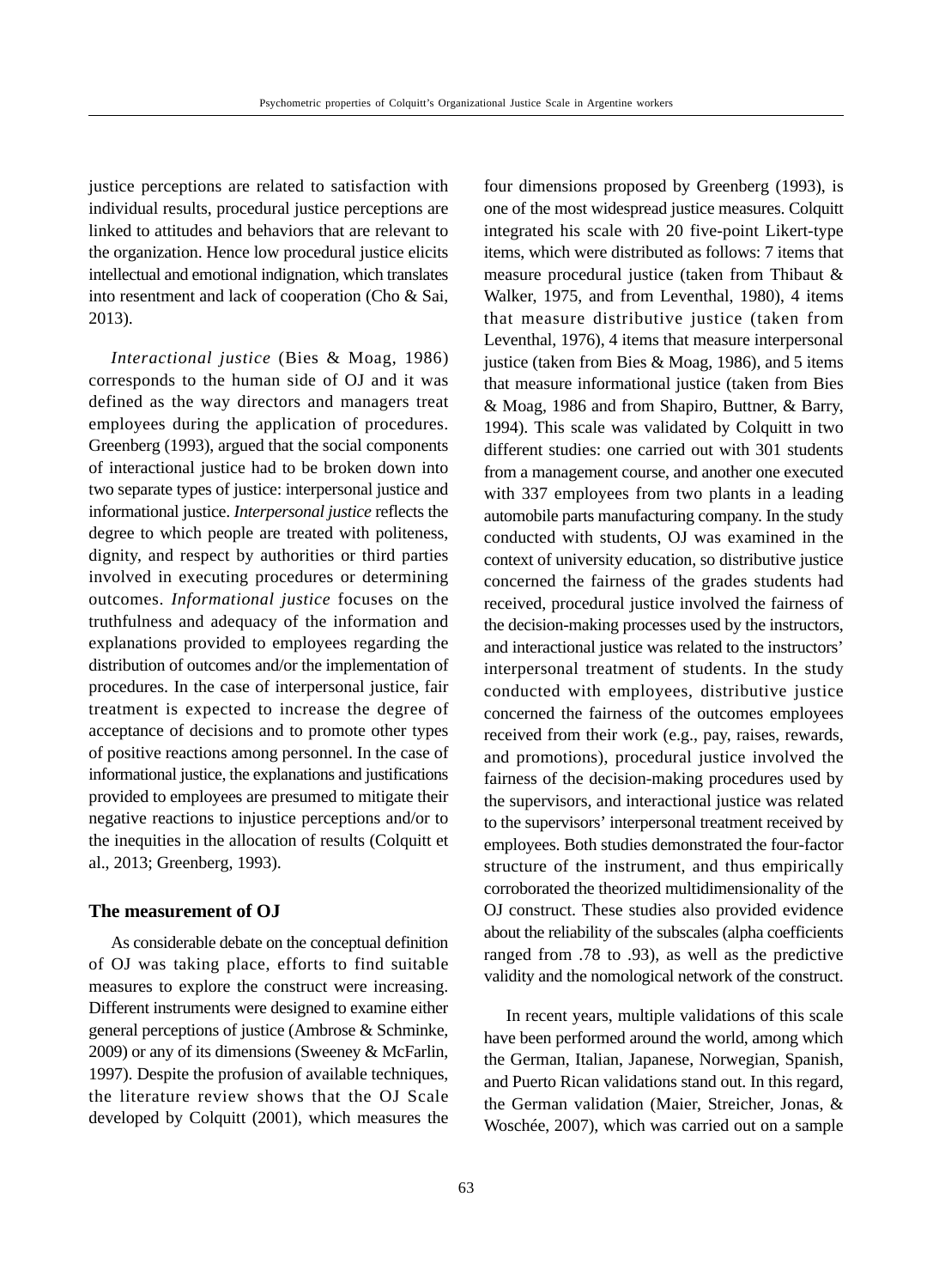of 227 employees of different occupations, reproduced the original four-factor structure communicated by Colquitt. The authors obtained good fit indices, interfactor correlations in the range between .30 and .60, and Cronbach's alpha coefficients ranging between .79 and .93. The Italian validation (Di Fabio, 2008), which was conducted on a sample of 405 hospital employees, also reproduced the factor solution initially obtained by Colquitt. In this case, reliability coefficients were higher than .80 for the four identified factors, and a very good concurrent validity was obtained. Regarding the Japanese validation (Shibaoka et al., 2010), which was based on data from a multi-occupational sample of 229 employees, it also yielded an adequate four-factor structural solution. The authors observed significant correlation coefficients between the four justice dimensions and the scores of effort-reward imbalance, psychological distress, and job satisfaction, all of which demonstrate good construct validity. Besides, Cronbach's alpha coefficients were above .90 and intraclass correlation coefficient was .91, which provided evidence of high internal consistency and temporal stability of the scores of this Japanese version. As to the Norwegian scale validation (Olsen, Myrseth, Eidhamar, & Hystad, 2012), which was carried out with 312 army officers, it achieved adequate internal consistency and a good fit between the sample data and a four-factor model integrated by the dimensions of distributive, procedural, interpersonal, and informational justice. The correlations between the subscales varied between .44 and .72, and the correlations between the justice subscales and self-sacrifice behaviors reached significant values between .15 and .25, demonstrating construct validity.

The Spanish validation (Díaz-Gracia, Barbaranelli, & Moreno-Jiménez, 2014), which was subsequent to some Latin American novel research (Mladinic, 2002; Omar, Oggero, Maltaneres, & Paris, 2003), was based on data from 460 employees of the service sector. In line with most of the validations reviewed, Díaz-Gracia et al. (2014) found a four-factor solution similar to Colquitt's, and reported interfactor correlations ranging from .40 to .71, composite reliability indices between .88 and .94, and moderate correlations between OJ, job satisfaction, and workplace incivility. Finally, the Puerto Rican validation (Rodríguez-Montalbán, Martínez-Lugo, & Sánchez-Cardona, 2015), which was conducted on a sample of 383 workers, mostly employees of the private sector, also showed an adequate fit of the data to a four-factor structure. The four subscales presented good reliability indices (Cronbach's alphas between .88 and .94, and composite reliability between .89 and .94). Convergent validity, which was explored through the average variance extracted (AVE), was in the range of .51 - .60, and the correlations of the subscales with work engagement reached values between .44 and .48, which offers evidence of the concurrent validity of the validated version. Considering these antecedents, and with the purpose of having a suitable instrument to measure OJ perceptions among Argentine workers, the objective of this study was to analyze the factor structure and to determine the validity and reliability of the Argentine version of Colquitt's OJ Scale.

# **Method**

### **Study design**

The present study can be regarded as an empirical, quantitative, descriptive, cross-sectional research. It falls into the category of instrumental studies (Ato, López, & Benavente, 2013), as it examines the psychometric properties of an OJ measure. To accomplish the research objective, a pilot study and a main study were carried out.

#### **Pilot study**

The aim of this pilot study was to translate Colquitt's OJ Scale from English into Spanish and to adapt it for use with Argentine samples. In this instance, the analyses of the semantic and operational equivalences of the instrument were performed in accordance with the guidelines provided by Muñiz, Elosua, and Hambleton (2013). The semantic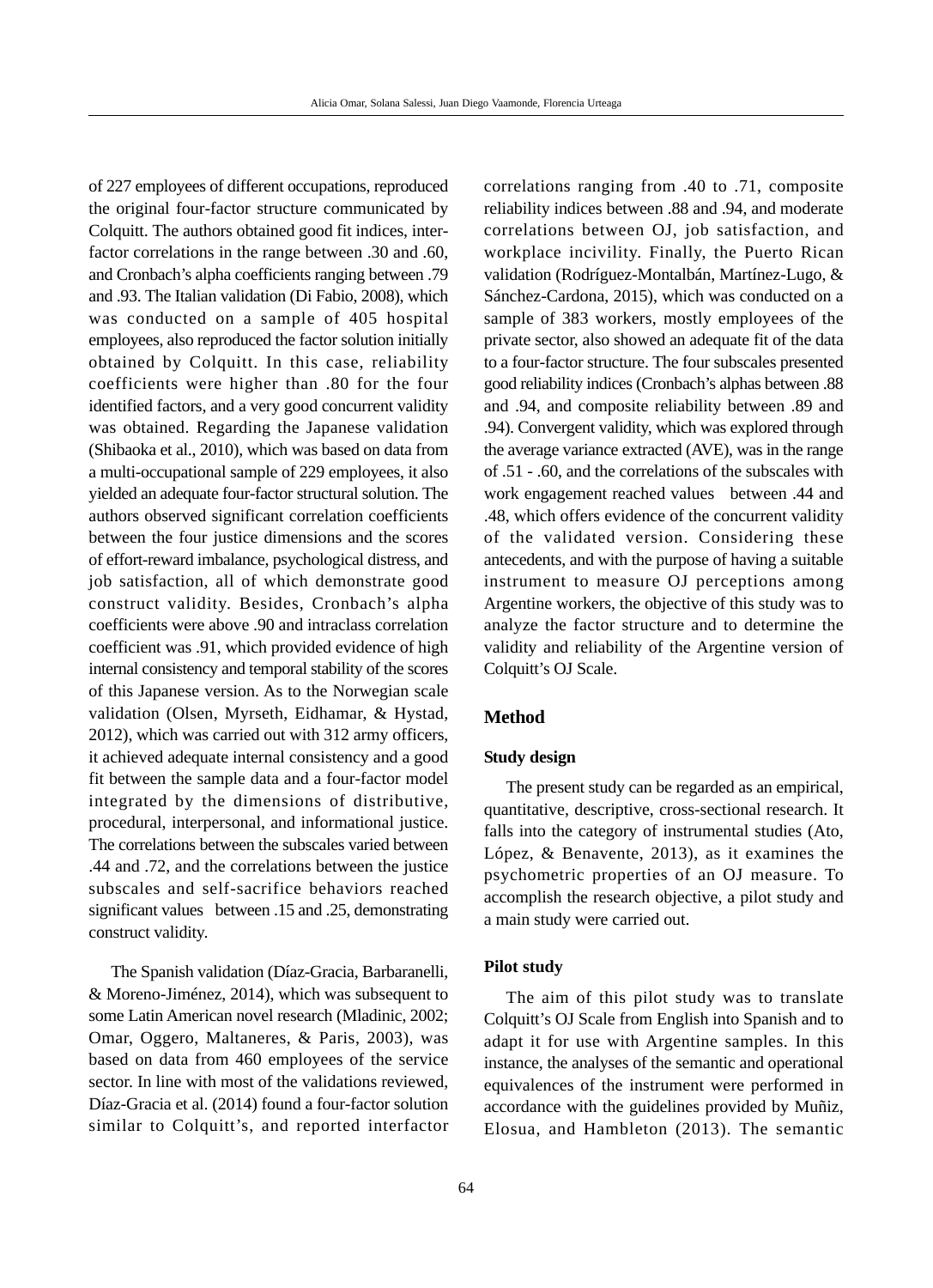equivalence consists in the translation of the items, keeping the meaning between different languages. In this case, the translation and back-translation of the items were done by two English translators. The operational equivalence refers to the maintenance of operational characteristics before and during the application of the instrument, especially in relation to the time it takes to complete, the clarity of instructions to perform the task, and the syntactic and semantic appropriateness of the items. To achieve the aforementioned objective, the Spanish prototypical version of Colquitt's scale, with a 5-point Likert format varying from 1 (*never*) to 5 (*always*), was applied to a convenience sample of 120 Argentine workers (53% men;  $M_{\text{age}} = 33.81$ ,  $SD_{\text{age}} = 5.64$ ;  $M_{\text{temperature}}$  $= 4.74$ , *SD*<sub>tenure</sub>  $= 2.24$ ). All participants completed the scale in their respective workplaces, during specific hours assigned by the organizations for training and/ or research purposes. In all cases, once the administration of the scale had been completed, some minutes were allotted for employees to express their opinions about the clarity of the items, possible ambiguities, the amount of time required to answer them, and similar semantic and operational aspects.

# **Main study**

The aim of this study was to analyze the psychometric properties of the translated and adapted version of the OJ Scale (Colquitt, 2001).

# **Participants**

Following the recommendation that instrumental studies should have at least 200 cases to ensure a stable and generalizable factor solution (Lloret, Ferreres, Hernández, & Tomás, 2017), an initial nonrandom sample of 428 employees was taken. Twentytwo cases had to be discarded for not having fully completed the research questionnaire, so the final sample comprised 406 workers (212 men and 194 women) of various organizations located in the central region of Argentina (41% from the province of Santa Fe, 30% from Entre Ríos, and 29% from Buenos Aires). The mean age of the participants was 36 years

 $(SD = 9.25)$ , and the mean tenure was 7 years  $(SD = 9.25)$ 5.78). Fifty-two percent had secondary education level, and 48% had completed higher education (tertiary and/or university level). Of those sampled, 36% worked in industry, 30% in trade/business, 22% in service companies (banks, insurance companies, consulting firms), and the remaining 12% belonged to educational institutions. Fifty-three percent belonged to the private sector and 47% to the public sector. Regarding the position held, 58% and 42% were hired and permanent employees, respectively, while 11% were managers or supervisors.

#### **Instrument**

OJ was examined through the adapted *Argentine version of Colquitt's Scale* (2001). This measure consists of 20 items (Table 1) with a Likert-type response format ranging from 1 (*never*) to 5 (*always*). Table 1 presents the full adapted version of the instrument.

# **Procedure**

Data collection took place in the second half of 2016. Invitations to participate in the study were sent to the human resource managers of the organizations that accepted to collaborate with the research. Managers were responsible for sending the invitations to employees who met the following inclusion criteria: (1) having tenure of at least two years; (2) being under the direction or supervision of a superior; and (3) receiving a salary or pay for their work. Of a total of 870 invitations sent, 428 employees finally accepted to participate in the study (49.2% response rate). Participation was anonymous and voluntary, and no incentives were offered to employees. Data collection was conducted during working hours at the physical spaces provided by the organizations for that purpose. Participants completed, either individually or in small groups, a booklet containing the study objectives, a set of detailed instructions, and the OJ Scale. The implementation of the research was conducted in full accordance with the ethical guidelines recommended not only by the American Psychological Association's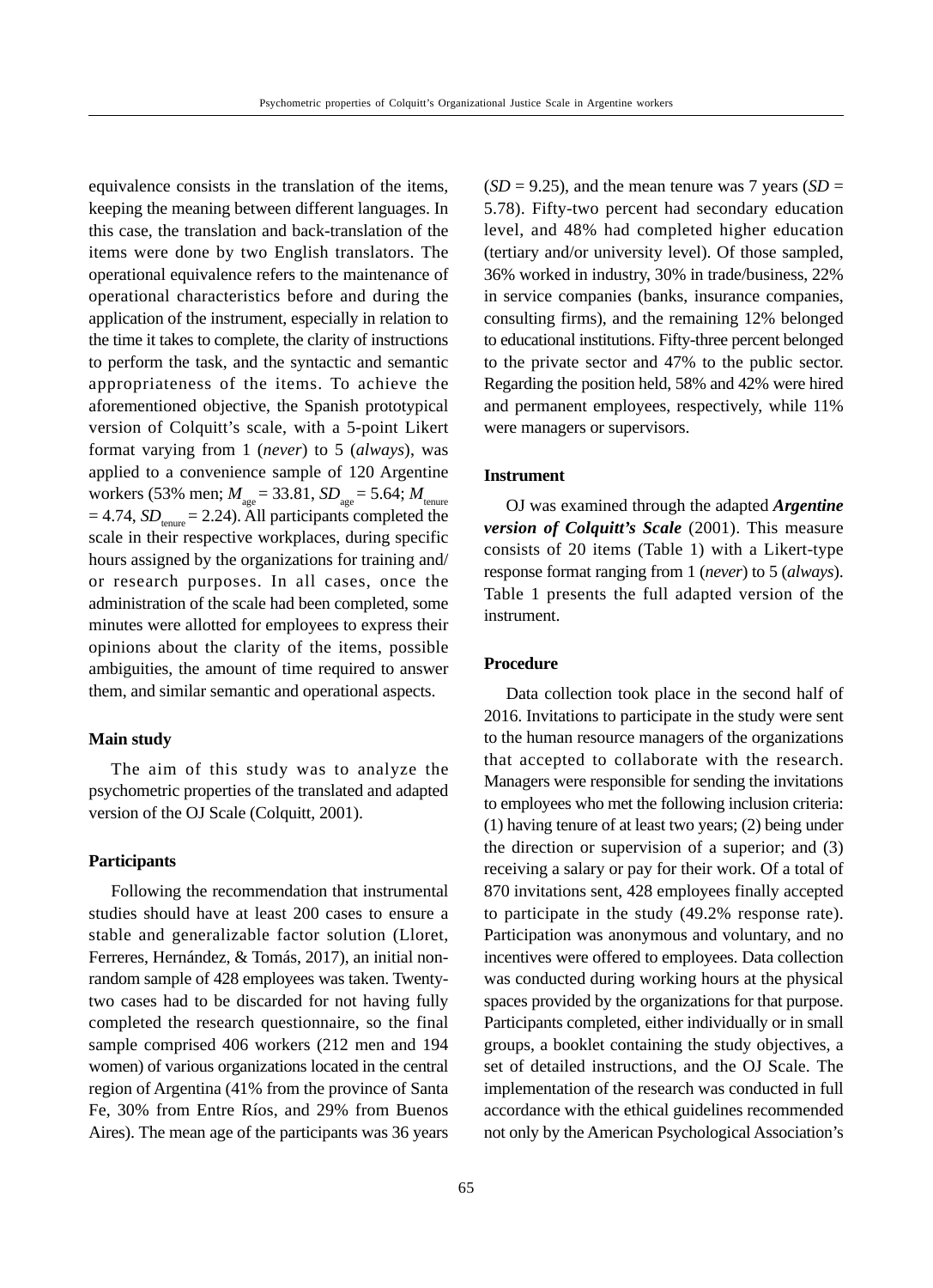# **Table 1**

*Argentine version of Colquitt's OJ Scale (original English items in italics)*

### *Justicia Procedimental*

Las siguientes preguntas se refieren a los procedimientos empleados en su organización para tomar las decisiones y obtener resultados. ¿Con qué frecuencia…

- 1. Usted ha podido expresar sus puntos de vista y sentimientos durante la aplicación de los procedimientos? *Have you been able to express your views and feelings during those procedures?*
- 2. Usted ha tenido influencia sobre los logros obtenidos a partir de la aplicación de los procedimientos? *Have you had influence over the outcome arrived at by those procedures?*
- 3. Los procedimientos en su organización han sido aplicados de manera coherente? *Have those procedures been applied consistently?*
- 4. Los procedimientos aplicados en su organización son justos? *Have those procedures been free of bias?*
- 5. Los procedimientos aplicados se basan en informaciones correctas? *Have those procedures been based on accurate information?*
- 6. Usted ha podido reclamar las recompensas obtenidas a partir de la aplicación de los procedimientos en su organización?

*Have you been able to appeal the outcome arrived at by those procedures?*

7. Los procedimientos que se aplican se fundamentan en valores éticos y morales? *Have those procedures upheld ethical and moral standards?*

### *Justicia Distributiva*

Las siguientes preguntas se refieren a los resultados obtenidos por usted en su trabajo (su salario, ascensos, promociones, premios, etc.). ¿Con qué frecuencia...

- 8. Esos resultados reflejan el esfuerzo que usted pone en su trabajo? *Does your outcome reflect the effort you have put into your work?*
- 9. Esos resultados reflejan la verdadera importancia del trabajo que usted hace? *Is your outcome appropriate for the work you have completed?*
- 10. Esos resultados reflejan la contribución que usted hace a su organización? *Does your outcome reflect what you have contributed to the organization?*
- 11. Esos resultados justifican el desempeño que usted pone en su trabajo? *Is your outcome justified, given your performance?*

#### *Justicia Interpersonal*

Las siguientes preguntas se refieren a la persona que toma las decisiones en su trabajo (su jefe, supervisor, responsable del sector, etc.). ¿Con qué frecuencia…

- 12. Esa persona lo trata con cortesía? *Has (he/she) treated you in a polite manner?*
- 13. Esa persona lo trata con dignidad? *Has (he/she) treated you with dignity?*
- 14. Esa persona lo trata con respeto? *Has (he/she) treated you with respect?*
- 15. Esa persona evita hacer comentarios inapropiados? *Has (he/she) refrained from improper remarks or comments?*

### *Justicia Informacional*

Las siguientes preguntas se refieren a la persona que toma las decisiones en su trabajo (su jefe, supervisor, responsable del sector, etc.). ¿Con qué frecuencia…

16. Esa persona es sincera cuando se comunica con usted? *Has (he/she) been candid in (his/her) communications with you?*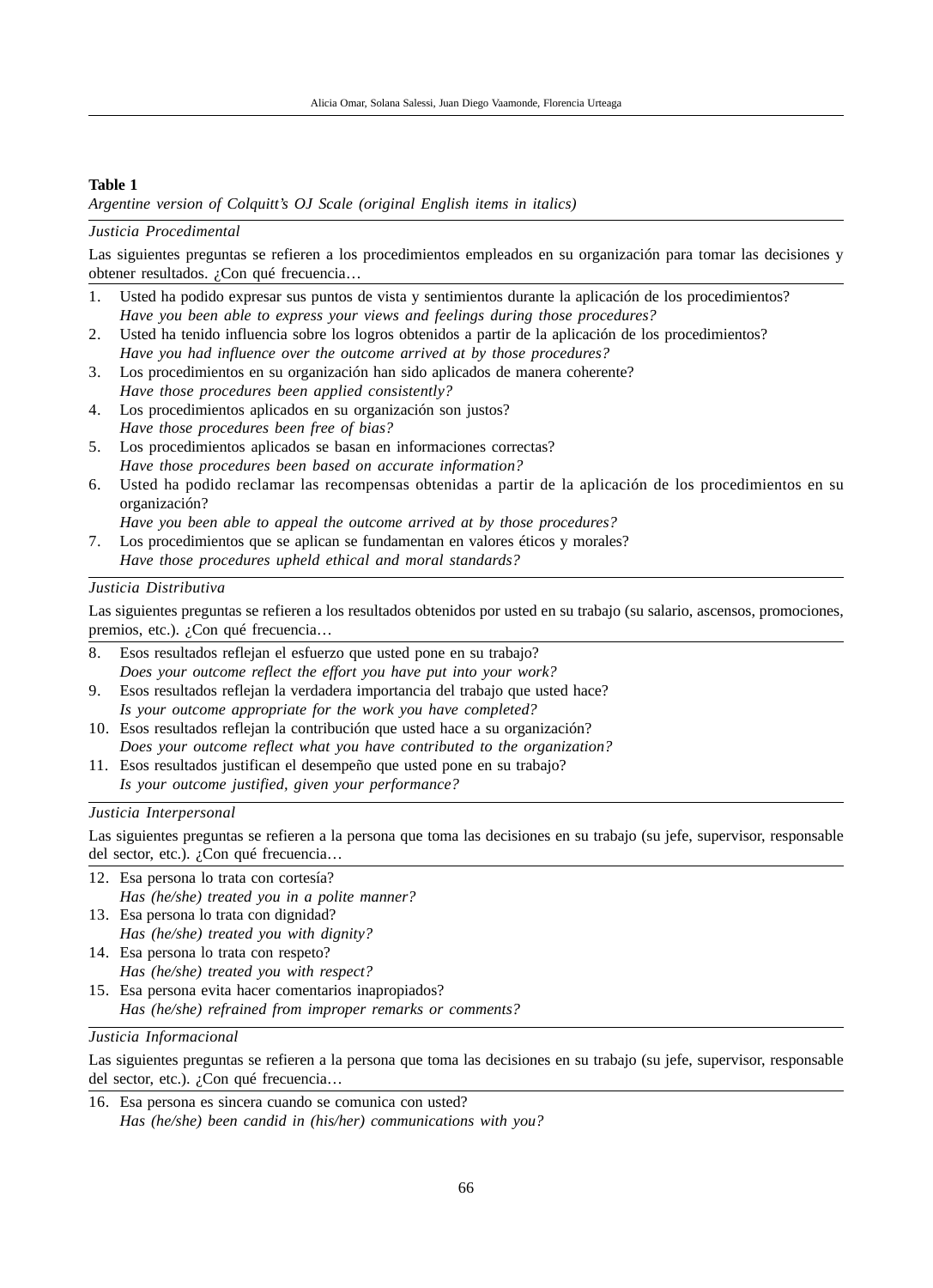- 17. Esa persona le explica en detalle los procedimientos adoptados? *Has (he/she) explained the procedures thoroughly?*
- 18. Esa persona le ofrece explicaciones razonables sobre los procedimientos adoptados en la organización? *Were (his/her) explanations regarding the procedures reasonable?*
- 19. Esa persona se comunica con usted en los momentos oportunos? *Has (he/she) communicated details in a timely manner?*
- 20. Esa persona parece adaptar la comunicación a las necesidades específicas de cada uno? *Has (he/she) seemed to tailor (his/her) communications to individuals' specific needs?*

*Note:* All items are presented with a Likert-type scale ranging from 1 (*never*) to 5 (*always*).

Ethical Principles of Psychologists and Code of Conduct (2017), but also by the Consejo Nacional de Investigaciones Científicas y Técnicas for Social Sciences and Humanities (CONICET, 2006).

#### **Data analysis**

Prior to statistical analysis, the data set was screened for missing values. Then, means, standard deviations, and skewness and kurtosis indices were calculated for all items. Discrimination indices were also computed by means of corrected item-total correlations. In order to evaluate sampling adequacy, Kaiser-Meyer-Olkin measure and Bartlett's test of sphericity were calculated. Mardia's normalized multivariate kurtosis estimate was computed to determine multivariate normality (Bentler, 2006).

To establish the structural validity of the scale, a confirmatory factor analysis (CFA) was performed on the polychoric matrix. Following the rival models strategy, Colquitt's four-factor model was compared with two alternative models. On the one hand, a univariate model in which all items were loaded onto a single latent factor. On the other hand, a three-factor model in which the items of interpersonal justice and informational justice were loaded onto one factor, whereas the items of distributive justice and procedural justice were loaded onto two different factors.

The relevance of applying the rival models strategy for structural analysis was based on both theoretical and empirical-methodological arguments. In this sense, a one-factor model was tested considering the

explanatory framework provided by the interaction perspective, which proposes an analysis of the joint effects of different types of justice. Greenberg (1987) argued that the components of OJ interact and «work» together, and pointed out that if organizations manage to maintain at least one of the components of OJ, they can lessen the effects of injustice and even get benefits. The three-factor model was estimated considering interactional justice as the third type of justice, which subsumes both informational and interpersonal justice (Bies & Moag, 1986). The inclusion of this model was based on the fact that many researchers (Bies & Shapiro, 1987; Sweeney & McFarlin, 1997) have not only used different measures of distributive, procedural, and interactional justice, but have also pointed out that each type of justice affects different outcomes and factors. In addition to these theoretical and empirical considerations, Colquitt and his collaborators (Colquitt, 2001; Colquitt, Greenberg, & Zapata-Phelan, 2005; Colquitt & Shaw, 2005; Colquitt, Wesson, Porter, Conlon, & Ng, 2001) have exhorted to contrast structures of 1, 2, 3, and 4 factors, given that such solutions reflect the different ways in which OJ has been conceptualized and measured.

The maximum likelihood estimation method was used together with the Satorra-Bentler (S-B) scaled chisquare, which is recommended when the data come from ordinal scales (Bentler, 2006). With the aim of evaluating the goodness-of-fit of each model, the following conditions were examined: that the  $S-B\chi^2$ correction divided by the degrees of freedom  $(S-B\chi^2)$ df) was less than 3, that the Parsimonious Goodness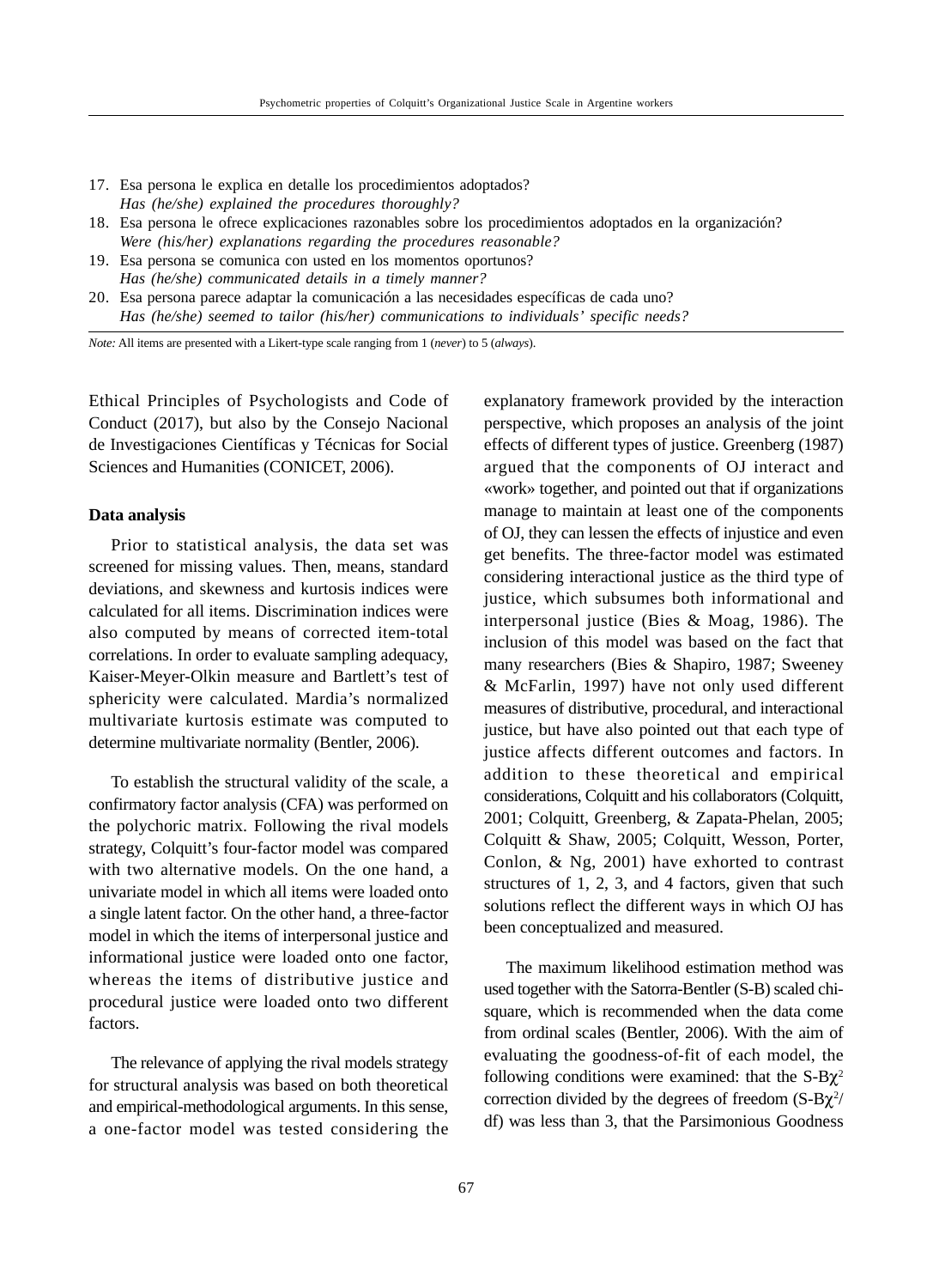of Fit Index (PGFI) was between .50 and .70, that the Comparative Fit Index (CFI) and the Tucker-Lewis Index (TLI) were equal to or higher than .90, and that the Root Mean Square Error of Approximation (RMSEA) was less than .05. Also, the AIC (Akaike Information Criterion) index was calculated, knowing that the lower the value, the more parsimonious the model is (Kline, 2013). While convergent loadings –corresponding to the saturations of the items in their respective latent factors– were freely estimated, divergent loadings –corresponding to the saturations in the remaining factors– were set at .30, as moderate factorial complexity was expected. The strength of the divergent loadings was examined by means of structural coefficients, that is, by the correlations of the observable variables (items) and the latent variables (Graham, Guthrie, & Thomson, 2003).

Reliability and validity analyses were performed on the measurement model suggested by the CFA. Given the ordinal nature of the scale, reliability was determined by calculating the composite reliability coefficient. Values greater than .70 indicate satisfactory reliability (Gadermann, Guhn, & Zumbo, 2012). Convergent validity, i.e. the common variance between the observable indicators and the latent variable, was verified by the Average Variance Extracted (AVE). Values greater than .50 are considered evidence of adequate convergent validity, since they indicate that more than 50% of the factor variance is due to their indicators (Bagozzi & Yi, 2012). To assess discriminant validity, specialists (Henseler, Ringle, & Sarstedt, 2015) recommend calculating the square root of the AVE. If the value obtained for each latent variable is greater than the correlation between this variable and the other variables included in the model, it can be assumed that each factor shares more variance with its indicators than with the others.

Given the heterogeneity of the sample, the dimensions of OJ were analyzed according to participants' gender and occupation. For this reason,

analyses of variance (one-way ANOVA) and mean difference tests (Student's *t*-tests) were performed, as appropriate. Also, the configural invariance and the strict invariance between men and women, as well as between the different organizational activities (industry, trade/business, services, and education), were examined. For this purpose, an unrestricted base model was initially estimated, followed by alternative models with parameter restrictions (main and crossfactor loadings, intercepts, variances and covariances). The different nested models were compared in relation to variations in their goodness-of-fit indices. Increases in CFI and TLI equal to or less than .010 and increases in RMSEA equal to or less than .015 were deemed to be evidence of invariance (Cheung & Rensvold, 2002). Data processing and analysis were performed using SPSS 22.0, Factor 10.8, and EQS 6.1.

# **Results**

#### **Pilot study**

**Semantic equivalence.** The semantic equivalence analysis was carried out in three steps: the original instrument was translated from English to Argentine Spanish; two English translators back-translated the Argentine version to English; the same translators blindly compared the two versions of the instrument in order to identify the degree of agreement between the original items and the translated ones, according to four levels of equivalence: unaltered, slightly altered, quite altered, and completely altered (Table 2). Considering the general meaning of the items, both professionals indicated that the semantic correspondence between the original and the translated items was highly satisfactory. Although there were small differences in the literal translation of three items (3, 4, and 9), the specialists agreed that the general meaning remained the same between the two versions of the scale. They therefore concluded that the Argentine version of the OJ Scale had adequate semantic equivalence.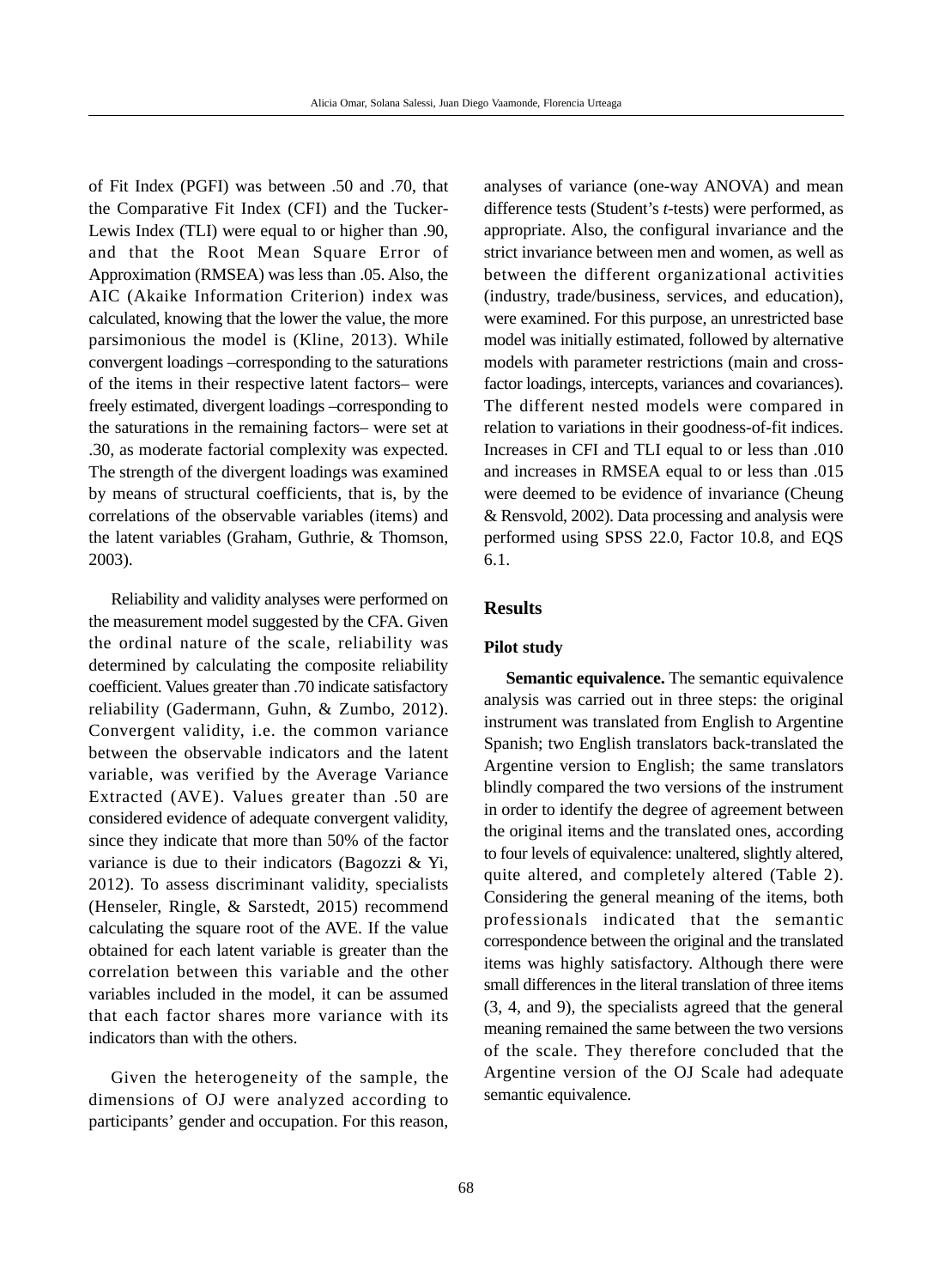#### **Table 2**

| Semantic comparison  | Translation - Back-translation<br>(English-Spanish-English) |                |  |  |  |
|----------------------|-------------------------------------------------------------|----------------|--|--|--|
|                      | Translator 1                                                | Translator 2   |  |  |  |
| <b>Unaltered</b>     | $18/20 = 90\%$                                              | $18/20 = 90\%$ |  |  |  |
| Slightly altered     | $2/20 = 10\%$                                               | $2/20 = 10\%$  |  |  |  |
| <b>Ouite</b> altered | $0/20 = 0\%$                                                | $0/20 = 0\%$   |  |  |  |
| Completely altered   | $0/20 = 0\%$                                                | $0/20 = 0\%$   |  |  |  |

*Item semantic comparison between the original English version and the Spanish version of the OJ Scale (20 items)*

**Operational equivalence.** Before the pilot study, issues such as administration format, time needed to complete the scale, and clarity of the instructions and items were revised by three experts in psychometrics. All of these aspects remained the same with respect to the original scale developed by Colquitt, except for the question included in each section («To what extent ...?») and the associated 5-point Likert response scale  $(1 = to a small extent to 5 = to a large extent), which$ were replaced by «How often...?» (« $i$ Con qué frecuencia...?») and 1 = *never* (*nunca*) to 5 = *always* (*siempre*), respectively. These modifications were introduced to avoid confusion and to enhance instruction understanding in Spanish language. Also, to clarify the term «outcomes» in the distributive justice section, the phrase «your salary, promotions, rewards, etc.» was added in parentheses. The same was done to elucidate the original phrase «the authority figure who enact the procedures» by specifying «your boss, supervisor, the person responsible for the department, etc.» in parentheses.

Participants in the pilot study indicated that the instructions were intelligible, that they had no problems in understanding the content of the items, and that the 5-point Likert scale did not present any difficulty for them. Even both the group and the individual administration yielded satisfactory results for the adapted version of the scale.

### **Main study**

**Preliminary analysis of the items.** Given that preliminary data analysis revealed the existence of less than 2% of missing values, median imputation was used for their replacement. Table 3 shows the descriptive statistics, the distribution of the data, and the item discrimination indices.

As can be seen in Table 3, 16 of the 20 items showed skewness and kurtosis values within the recommended range of +1.00 and -1.00. Only four items (12, 13, 14, and 16) had skewness and/or kurtosis values slightly higher. All items presented positive correlations. The KMO sampling adequacy measure was .86, and the Bartlett's sphericity test was statistically significant ( $\chi^2_{(406, 190)} = 5172.56$ , *p* < .001). These results indicated that a CFA could be performed on the collected data. However, the Mardia's normalized multivariate kurtosis estimate was 4.12, exceeding the recommended range of -3 to 3 to assume multinormality (Bentler, 2006). Such observation warranted the use of robust estimates to calculate parameters. The results for each one of the models contrasted are presented below.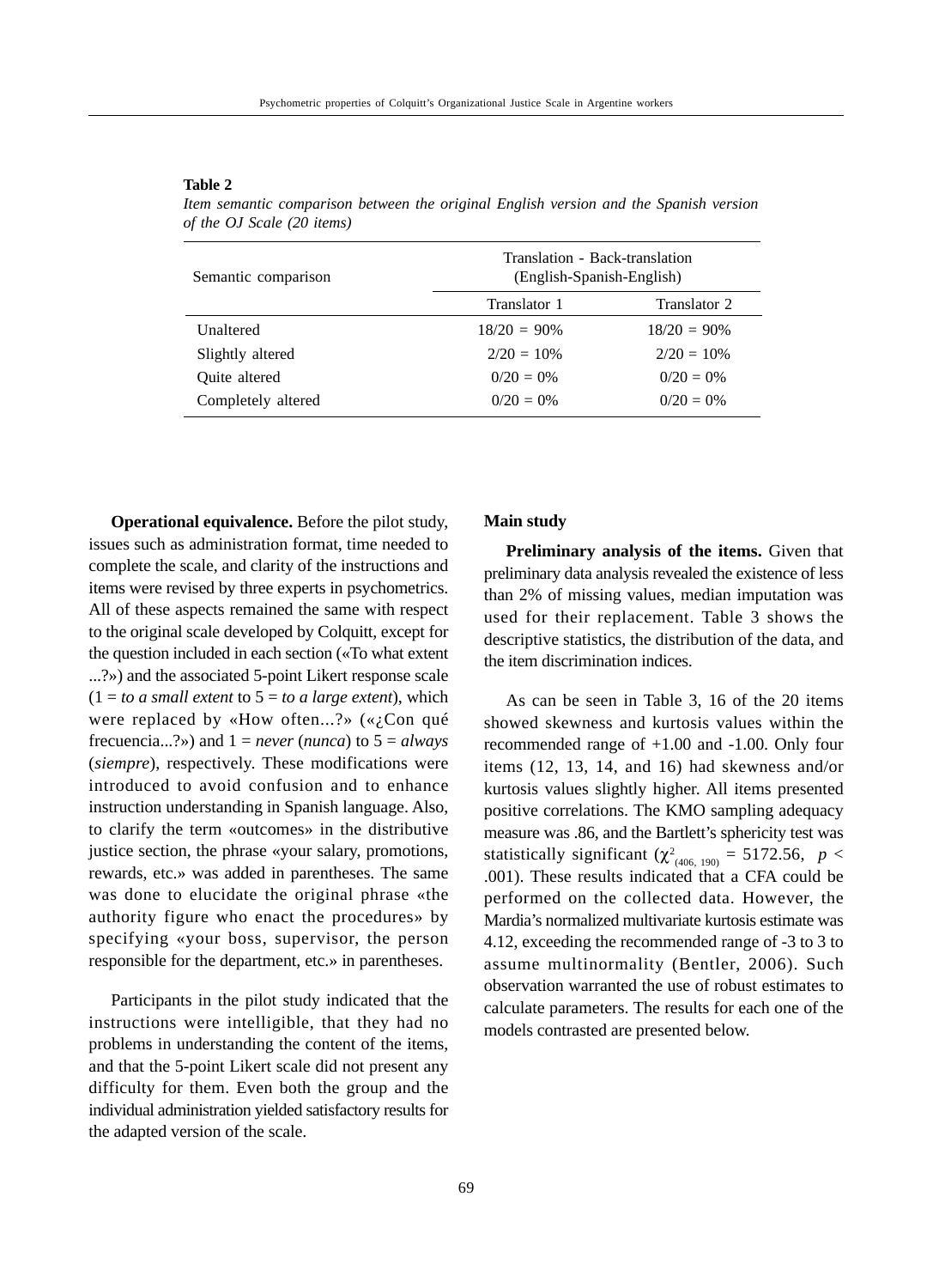| <b>ITEM</b>              | Mean | SD   | <b>Skewness</b> | Kurtosis | i-total $r$ |
|--------------------------|------|------|-----------------|----------|-------------|
| 1                        | 3.47 | 1.09 | $-.30$          | $-.11$   | .61         |
| 2                        | 3.22 | 1.07 | .25             | .20      | .54         |
| 3                        | 3.51 | 1.11 | .34             | .38      | .55         |
| $\overline{\mathcal{L}}$ | 3.40 | 1.04 | $-.28$          | $-.14$   | .56         |
| 5                        | 3.71 | 1.02 | $-.21$          | $-.20$   | .60         |
| 6                        | 3.06 | 1.12 | .13             | $-.53$   | .52         |
| $\overline{7}$           | 3.73 | 1.09 | .68             | .16      | .64         |
| 8                        | 3.87 | 1.21 | $-.89$          | $-.89$   | .54         |
| 9                        | 3.59 | 1.23 | .54             | .04      | .59         |
| 10                       | 3.39 | 1.00 | $-.70$          | $-.53$   | .60         |
| 11                       | 3.42 | 1.13 | .68             | $-.28$   | .53         |
| 12                       | 3.16 | 1.06 | 1.44            | 1.48     | .61         |
| 13                       | 3.27 | 1.08 | 1.39            | 1.23     | .64         |
| 14                       | 3.35 | 1.12 | $-1.33$         | $-.93$   | .60         |
| 15                       | 3.23 | 1.02 | $-.68$          | .37      | .53         |
| 16                       | 3.19 | 1.23 | 1.51            | .98      | .69         |
| 17                       | 3.48 | 1.07 | $-.87$          | $-.22$   | .71         |
| 18                       | 3.62 | 1.20 | $-.59$          | $-.26$   | .72         |
| 19                       | 3.37 | 1.18 | $-.43$          | .32      | .70         |
| 20                       | 3.59 | 1.07 | $-.40$          | .42      | .62         |

*Descriptive statistics, skewness and kurtosis indices, and corrected item-total correlation corresponding to the items of the adapted version of the OJ Scale*

**One-factor model (one latent factor and 20 items as observed variables with their respective measurement errors):** the analysis showed inadequate goodness-of-fit indices for this model (S- $B\chi^2/df = 13.40$ ;  $PGFI = .89$ ;  $CFI = .60$ ;  $TLI = .59$ ; RMSEA = .16, IC 90% [.15; .17]; AIC = 1216.42). Standardized factor loadings ranged from .37 to .78  $(p < .001)$ . The elimination of the three items with the lowest loadings (item  $1 \ll_{\mathcal{L}} U$ sted ha podido expresar sus puntos de vista y sentimientos durante la aplicación de los procedimientos?» [«Have you been able to express your views and feelings during those procedures?»]; item 2 « $i$ Usted ha tenido influencia sobre los logros obtenidos a partir de la aplicación de los procedimientos?» [«Have you had influence over the outcome arrived at by those procedures?»]; item 15 «¿Su jefe/supervisor/persona responsable evita hacer comentarios inapropiados?

**Table 3**

[«Has he/she refrained from improper remarks or comments?»]) did not produce any significant improvement in model fit  $(S-B\chi^2/gl = 10.42; PGFI =$ .83; CFI = .61; TLI = .60; RMSEA = .15, IC  $90\%$ [.14; .16]; AIC = 1097.89). This one factor accounted for 41% of the variance of OJ.

**Three-factor model (three interrelated factors and 20 items as observed variables with their respective measurement errors):** the goodness-offit indices obtained for this model were below acceptable thresholds  $(S-B\chi^2/df = 8.20; PGFI = .79;$  $CFI = .78$ ; TLI = .73; RMSEA = .12, IC 90% [.11; .13]; AIC = 769.39). The standardized factor loadings for the distributive and procedural justice factors showed identical values than those observed in the four-factor model. As for the interactional justice factor (which included items corresponding to both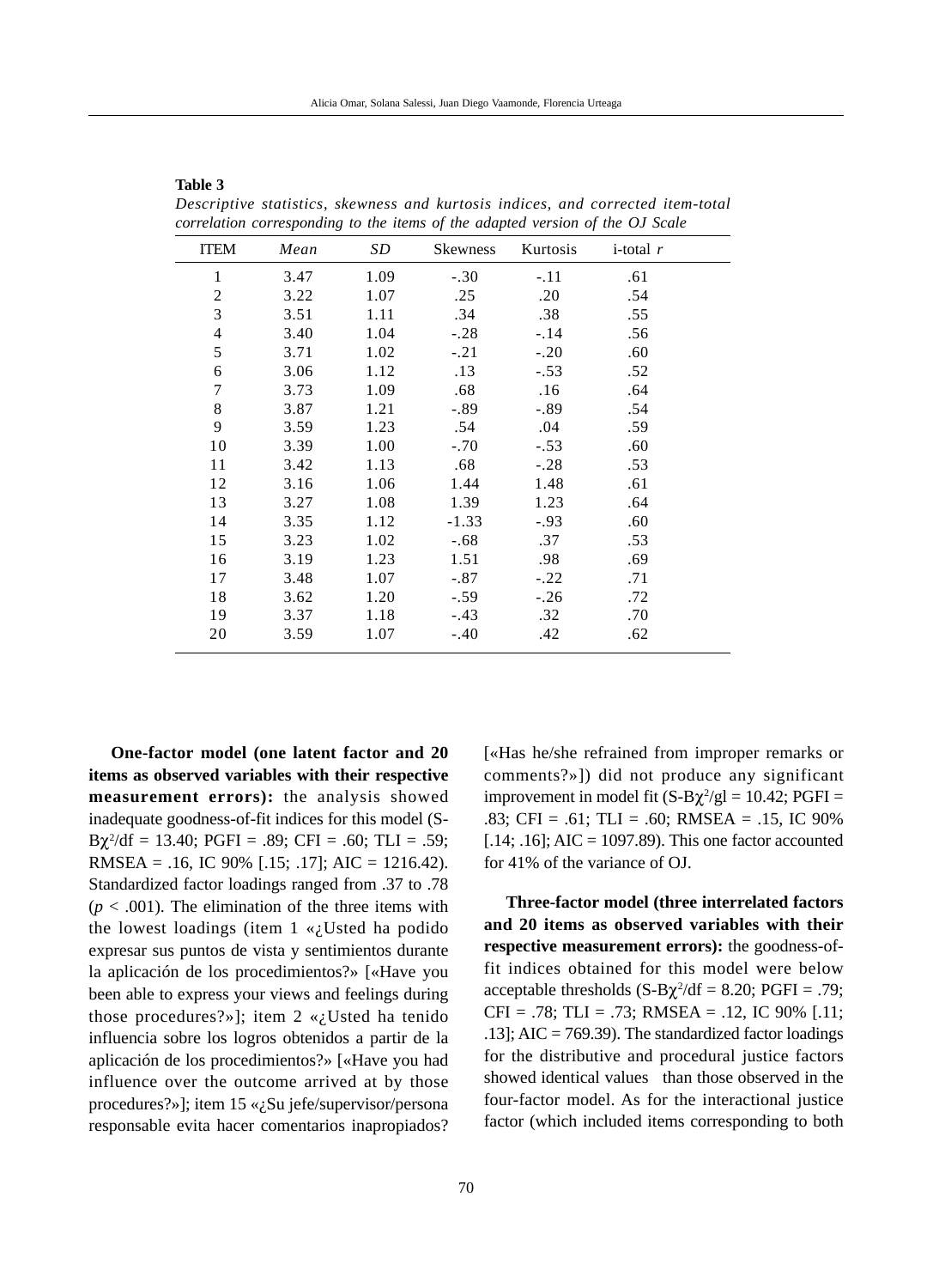

*Figure 1*. Four-factor model of organizational justice.

interpersonal and informational justice), saturations ranged from .41 to .86. The elimination of the two items with the lowest loadings (item  $17 \ll i$ Su jefe/ supervisor/persona responsable le explica con claridad los procedimientos adoptados?» [«Has he/she explained the procedures thoroughly?»]; item  $19 \times_{\mathcal{L}} \text{Su}$ jefe/supervisor/persona responsable se comunica con usted en los momentos oportunos?» [«Has he/she communicated details in a timely manner?»]) did not yield substantial improvement in model fit  $(S-B\chi^2/df)$  $= 7.31$ ; PGFI = .77; CFI = .79; TLI = .78; RMSEA  $= .11$ , IC 90% [.10; .12]; AIC  $= 758.12$ ). The three factors accounted for 60% of the variance of the construct.

**Four-factor model (four correlated factors and 20 items as observed variables with their respective measurement errors):** the indices showed a good fit to the data  $(S-B\chi^2/df = 2.36; PGFI = .61; CFI = .94;$ TLI = .91; RMSEA = .03, IC 90% [.02; .04]; AIC = 401.64). Standardized factor loadings were significant in all items ( $p < .001$ ). They ranged from .77 to .85 in the distributive justice factor, from .57 to .90 in the procedural justice factor, from .55 to .92 in the interpersonal justice factor, and from .69 to .84 in the informational justice factor. These four factors accounted for 67% of the variance of OJ.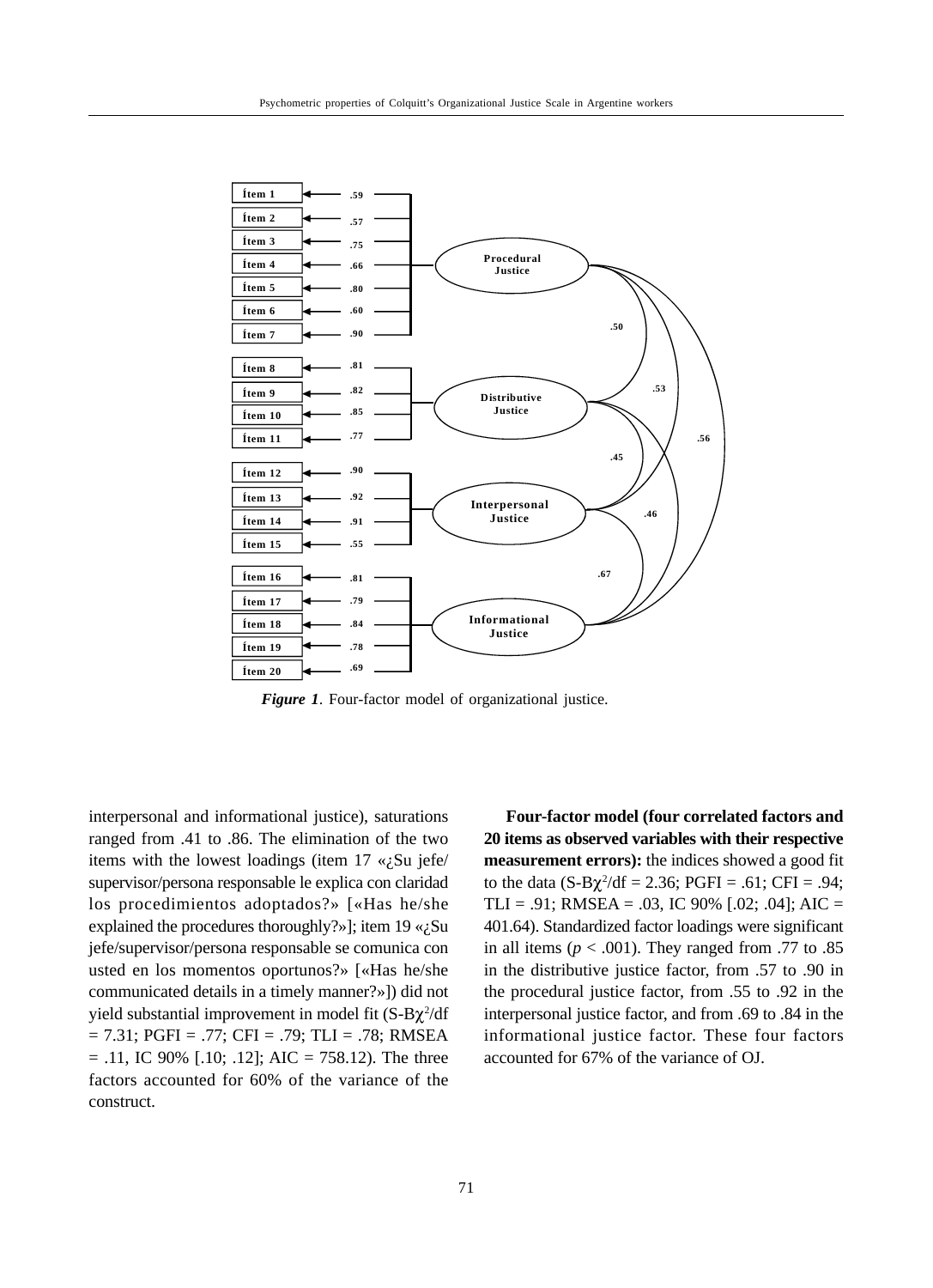| $\cdot$        |               |               | $\circ$       |               |  |
|----------------|---------------|---------------|---------------|---------------|--|
| <b>ITEM</b>    | <b>FACTOR</b> | <b>FACTOR</b> | <b>FACTOR</b> | <b>FACTOR</b> |  |
|                | I             | П             | Ш             | IV            |  |
| 1              | .59           | .28           | .23           | .28           |  |
| $\overline{2}$ | .57           | .25           | .22           | .34           |  |
| 3              | .75           | .37           | .32           | .27           |  |
| $\overline{4}$ | .66           | .31           | .29           | .26           |  |
| 5              | .80           | .37           | .32           | .23           |  |
| 6              | .60           | .30           | .26           | .24           |  |
| 7              | .90           | .36           | .33           | .30           |  |
| 8              | .29           | .81           | .31           | .33           |  |
| 9              | .28           | .82           | .34           | .27           |  |
| 10             | .32           | .85           | .35           | .31           |  |
| 11             | .34           | .77           | .31           | .25           |  |
| 12             | .30           | .29           | .90           | .41           |  |
| 13             | .36           | .33           | .92           | .43           |  |
| 14             | .39           | .32           | .91           | .39           |  |
| 15             | .34           | .31           | .55           | .28           |  |
| 16             | .31           | .24           | .30           | .81           |  |
| 17             | .34           | .35           | .40           | .79           |  |
| 18             | .37           | .31           | .42           | .84           |  |
| 19             | .28           | .33           | .38           | .78           |  |
| 20             | .29           | .32           | .34           | .69           |  |

*Standardized coefficients, structural coefficients, convergent and discriminant loadings corresponding to the four-factor solution of the OJ Scale (Argentine adaptation)*

*Note:* the standardized coefficients are indicated in bold.

In light of the criteria recommended by specialists (Kline, 2013), our results demonstrate that the most appropriate OJ model is the one that includes four interrelated dimensions. Table 4 presents the pattern coefficients (beta coefficients) and the structural coefficients corresponding to the items of the Argentine version of the OJ Scale.

**Table 4**

As can be seen in Table 4, convergent factor loadings were markedly higher than the divergent loadings. Nonetheless, a certain tendency to factorial complexity is observed, since the structural loadings of some items were slightly higher than .30 (Graham et al., 2003).

# **Analyses of factorial invariance and group differences**

The factor structure suggested by the factor analysis was examined according to participants' gender and occupation. The invariance analysis indicated that the oblique four-factor measurement model presented configural invariance between men and women (CFI = .92; TLI = .90; RMSEA = .04) as well as between the different occupations of employees (CFI = .91; TLI = .90; RMSEA = .04). The addition of restrictions to the main and crossfactor loadings (CFI = .91; TLI = .91; RMSEA = .04), to the intercepts (CFI = .91; TLI = .91; RMSEA = .03), and to variances and covariances (CFI = .91; TLI = .91; RMSEA = .04) did not show increases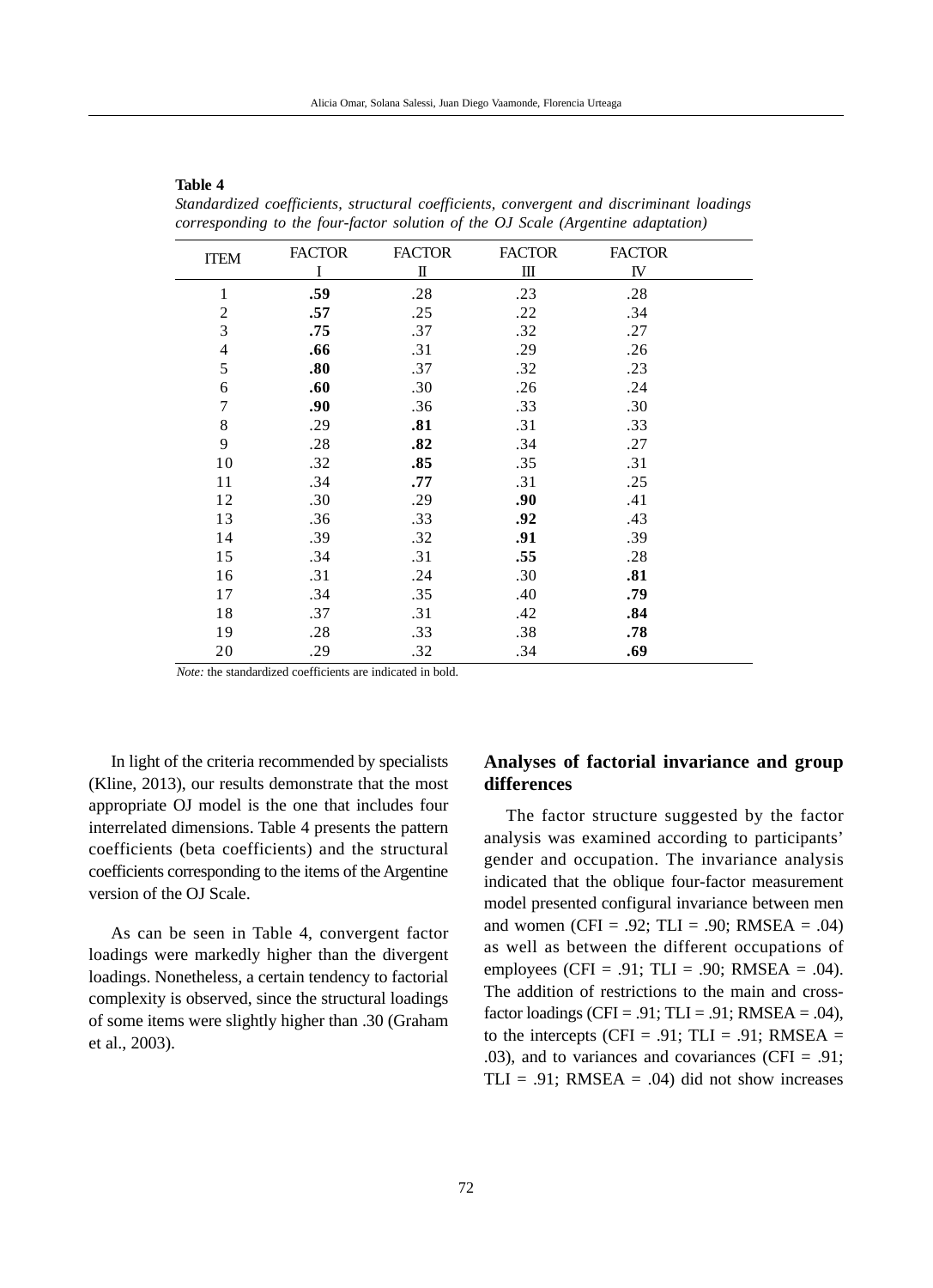outside the expected range (Cheung & Rensvold, 2002). These results demonstrate the measurement invariance of the instrument across the different groups. Similarly, the results of the Student's *t*-tests did not show significant differences between men and women in any of the OJ dimensions: procedural justice  $(t_{(2,404)} = .299, p = .764)$ , distributive justice  $(t_{(2,404)}$  $= .434, p = .661$ , interpersonal justice ( $t_{(2, 404)} = -$ .015,  $p = .989$ ), and informational justice ( $t_{(2,404)} =$ .656,  $p = .514$ ). Likewise, the one-way ANOVA did not show differences in the occupational activities: procedural justice  $(F_{(3;402)} = 2.20, p = .098)$ , distributive justice  $(F_{(3; 402)} = 2.41, p = .079)$ , interpersonal justice  $(F_{(3;402)} = 1.36, p = .241)$ , and informational justice  $(F_{(3:402)} = 1.86, p = .134)$ .

# **Analyses of reliability and convergent/ discriminant validity**

After confirming the four-factor structure of the scale, as well as its measurement and configural invariance, reliability (ordinal alpha coefficients) and convergent/discriminant validity (AVE coefficients and their square roots) were examined.

As shown in Table 5, the four factors evidence adequate internal consistency and composite reliability. Although the correlations between the OJ factors are moderately high, AVE values, as well as their square roots, indicate that the four justice dimensions have adequate convergent and discriminant validity. In other words, each of the subscales measures a different facet of OJ without redundancy.

# **Discussion**

The aim of this research paper was to provide evidence of the psychometric properties of the Argentine version of the OJ Scale developed by Colquitt (2001). Our findings indicate that the scale presents a fourfactor structure, acceptable convergent/discriminant validity, and satisfactory internal consistency. As regards the factor structure of the instrument, three alternative models were tested: (a) a model that comprised a latent factor with 20 items as observed variables, which was equivalent to the one identified by Blakely, Andrews, and Moorman (2005); (b) a model that consisted of three interrelated factors, one of which combined the social dimensions of justice (i.e. interpersonal and informational justice), and was analogous to the one reported by Spell and Arnold (2007); and (c) a model of four interrelated factors in line with the theoretical basis of the OJ construct operationalized by Colquitt (2001). Of the three models tested, the four-factor model showed the best fit to the data, indicating that distributive, procedural, interpersonal, and informational justice are four separate, though interrelated, dimensions of OJ. This conclusion is consistent not only with the structure and theoretical framework of the original scale (Colquitt, 2001), but also with the results of validation studies conducted in other socio-cultural and work contexts such as France, Germany, Italy, Japan, and Norway (Bergon, 2014; Di Fabio, 2008; Enoksen, 2015; Maier et al., 2007; Olsen et al., 2012; Shibaoka et al., 2010).

#### **Table 5**

*Descriptive statistics, covariances between the OJ dimensions, ordinal alpha, composite reliability (CR) index, average variance extracted (AVE), and square root of the AVE*

| OJ Dimension             | M    | SD.  |         |         | 3       | $\overline{4}$ | $\alpha$ | CR  | <b>AVE</b> |
|--------------------------|------|------|---------|---------|---------|----------------|----------|-----|------------|
| 1. Procedural Justice    | 3.82 | .97  | (.80)   |         |         |                | .88      | .88 | .64        |
| 2. Distributive Justice  | 3.51 | 1.24 | $.50**$ | (.79)   |         |                | .84      | .85 | .63        |
| 3. Interpersonal Justice | 3.63 | 1.19 | $.45**$ | $.53**$ | (82)    |                | .83      | .88 | .67        |
| 4. Informational Justice | 3.70 | .92  | $.46**$ | $.56**$ | $.67**$ | (0.78)         | .88      | .89 | .61        |

*Note:* \*\*  $p < .01$ . Square roots of the AVE are depicted in parentheses along the diagonal.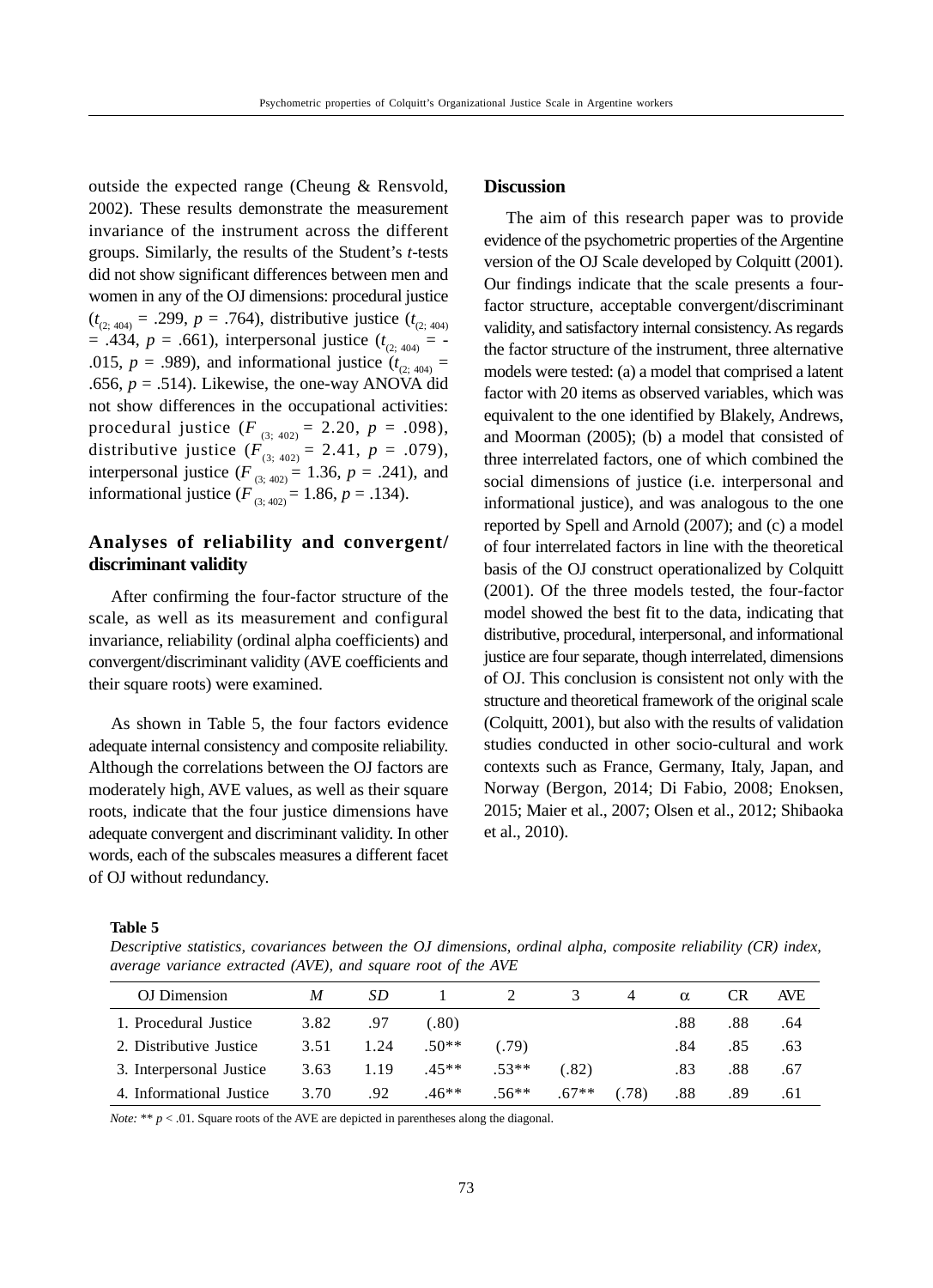Our results also indicate that the Argentine version of the OJ Scale has good convergent/discriminant validity, meaning that the variance explained by the four factors is greater than the variance due to the measurement errors, and that the construct can be satisfactorily explained by the chosen indicators. The observed inter-factor correlations, although high, are in line with those reported by other instrumental studies. For example, in their Japanese validation of the scale, Shibaoka et al. (2010) observed correlations that ranged between .51 and .71. In the same way, both the Norwegian (Olsen et al., 2012) and the Spanish validation studies (Díaz-Gracia et al., 2014) found positive correlations between .45 and .72. Similar results were obtained by Rodríguez-Montalbán et al. (2015) in Puerto Rico, who reported correlations in the range of .53 to .74.

The findings of this study provide clear evidence of the theoretical postulates that support the multidimensionality of the OJ construct, which is integrated by the four dimensions of distributive, procedural, interpersonal, and informational justice (Colquitt, 2001; Colquitt et al., 2001; Colquitt et al., 2005; Colquitt & Shaw, 2005). Furthermore, the scale demonstrated good internal consistency, comparable to that of the original version and within the range informed by other studies (Enoksen, 2015; Shibaoka et al., 2010). The ordinal alpha coefficient for each dimension was greater than the coefficient for the total scale, which indicates that the different subscales could be used separately for practical purposes. This feature makes the OJ Scale a versatile and parsimonious tool that can meet the needs of researchers, managers, and/or human resource specialists.

# **Limitations and practical implications of the study**

Although the convenience sampling method could be a possible limitation for the generalization of the results of the study, the complementary analyses performed showed strict and configural invariance in relation to employees' gender and occupations. That

is, no significant differences in OJ dimensions were observed between men and women or between the different branches of occupational activities. Another weakness could be linked to the external validity of the study. In this regard, since the stability of the dimensions has not been verified over time, future research should examine the test-retest reliability of the instrument. Finally, it should be noted that the scale explores perceived OJ, so participants' responses could be contaminated by social desirability and/or by other subjective components, all of which could negatively impact on the generalizability of the results.

Despite these limitations, the availability of a scale with adequate psychometric properties to measure OJ perceptions has practical implications for both organizations and employees. From the organization's point of view, the regular exploration of perceived justice could help implement organizational changes that create healthier and more productive work environments. For example, justice perceptions can be promoted among employees during instances associated with «winners» and «losers», such as personnel selection, the allocation of rewards and benefits, performance evaluations, conflict resolutions, and even dismissal processes. From the employee's point of view, the regular measurement and monitoring of OJ can help increase well-being and satisfaction (Cassar & Buttigieg, 2015; Nery, Neiva, & Mendonça, 2016), improve performance and trust in the organization (Cheng, 2014), foster organizational citizenship behaviors, stimulate the generation of more altruistic and less retaliatory organizational climates (Colquitt et al., 2013), and prevent turnover intentions (Silva & Caetano, 2016). This pivotal role of OJ is well documented in the scientific literature, to the extent that perceived unfairness is associated with higher levels of stress and work absenteeism (Colquitt et al., 2013) and with a broad spectrum of counterproductive work behaviors (harassment, fraud, sabotage, theft) that employees execute in a failed attempt to restore the lost balance (Omar, Vaamonde, & Uribe Delgado, 2012; Proost et al., 2015).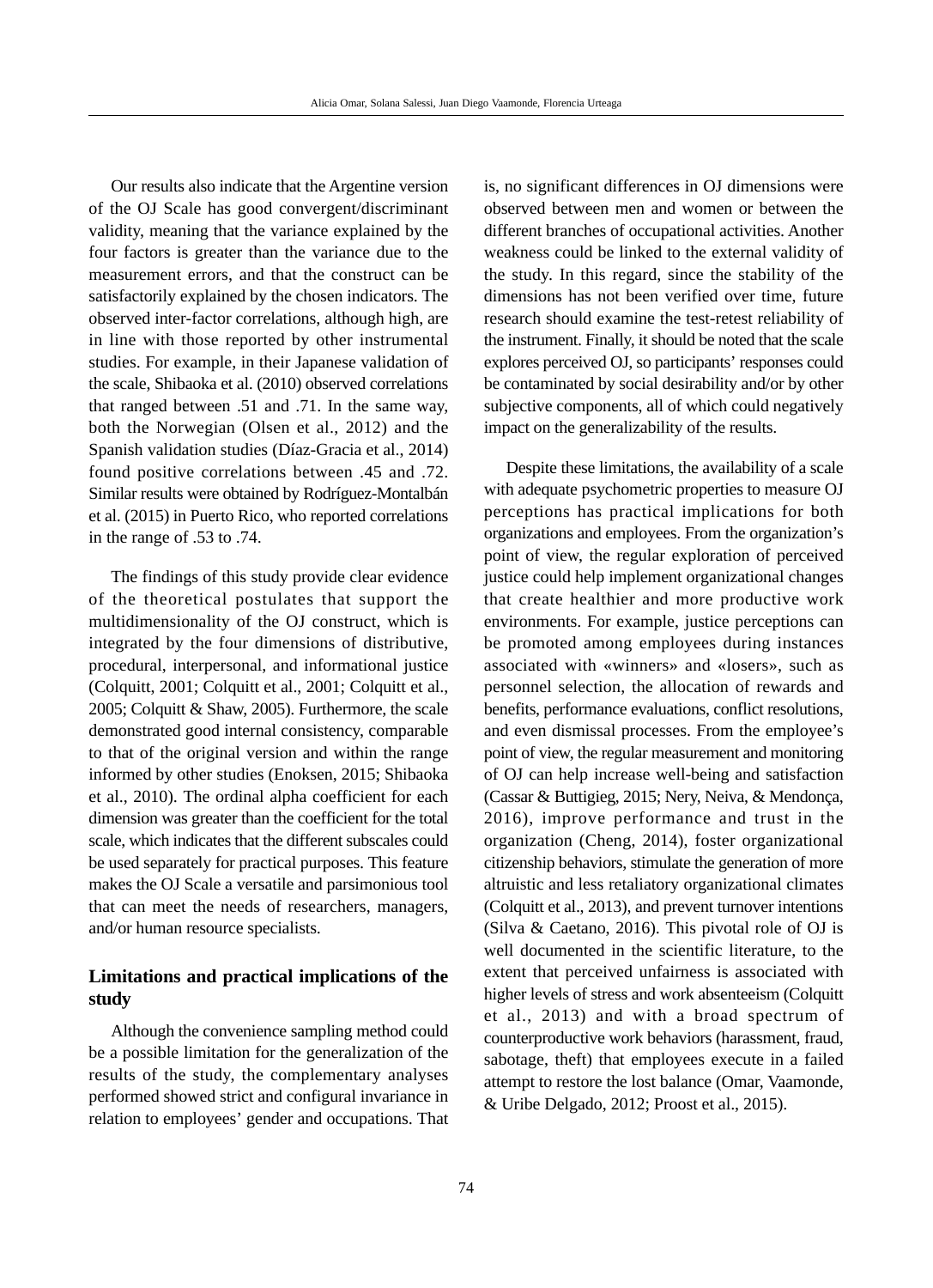# **Conclusions**

Justice is like a two-sided coin. On the negative side, the lack of justice is associated with negative emotions, with an intensification of occupational stress responses, and with a greater motivation to engage in counterproductive behaviors towards the organization or its members. On the positive side, justice can do much more than prevent these regrettable results, as it acts as a buffer that allows employees to maintain respect and trust in their organization, and it is also related to effective leadership styles, higher commitment, greater job satisfaction, and increased motivation to perform organizational citizenship behaviors. Having a tool to measure perceptions of justice within organizations is not only the right thing to do, but also entails competitive advantages and business success. Hence the importance of this study that supports the four-factor structure of Colquitt's OJ Scale, and suggests it is a valid and reliable measure to explore OJ perceptions in Argentine organizations.

# **Conflict of interest**

The authors declare that they have no conflict of interest associated with this work.

### **Ethical responsibility**

The authors declare that no experiments were carried out for this study and that all procedures involving human participants were in full accordance with the ethical standards established by the 1964 Declaration of Helsinki and its later amendments, and by the 2017 American Psychological Association Ethical Principles of Psychologists and Code of Conduct. Data confidentiality: The authors declare that the CONICET ethical recommendations for research in the social and human sciences (Resolution 2827/06) have been strictly followed to protect participants' rights. Thus anonymity and confidentiality were assured throughout the research process. Right to privacy and informed consent: Personal data of participants were not required for the study. Informed consent was obtained from all individuals included in the study.

# **Funding**

Financial support for this research was provided by the National Scientific and Technical Research Council (CONICET), Argentina. Grant No. 112- 201101-00001.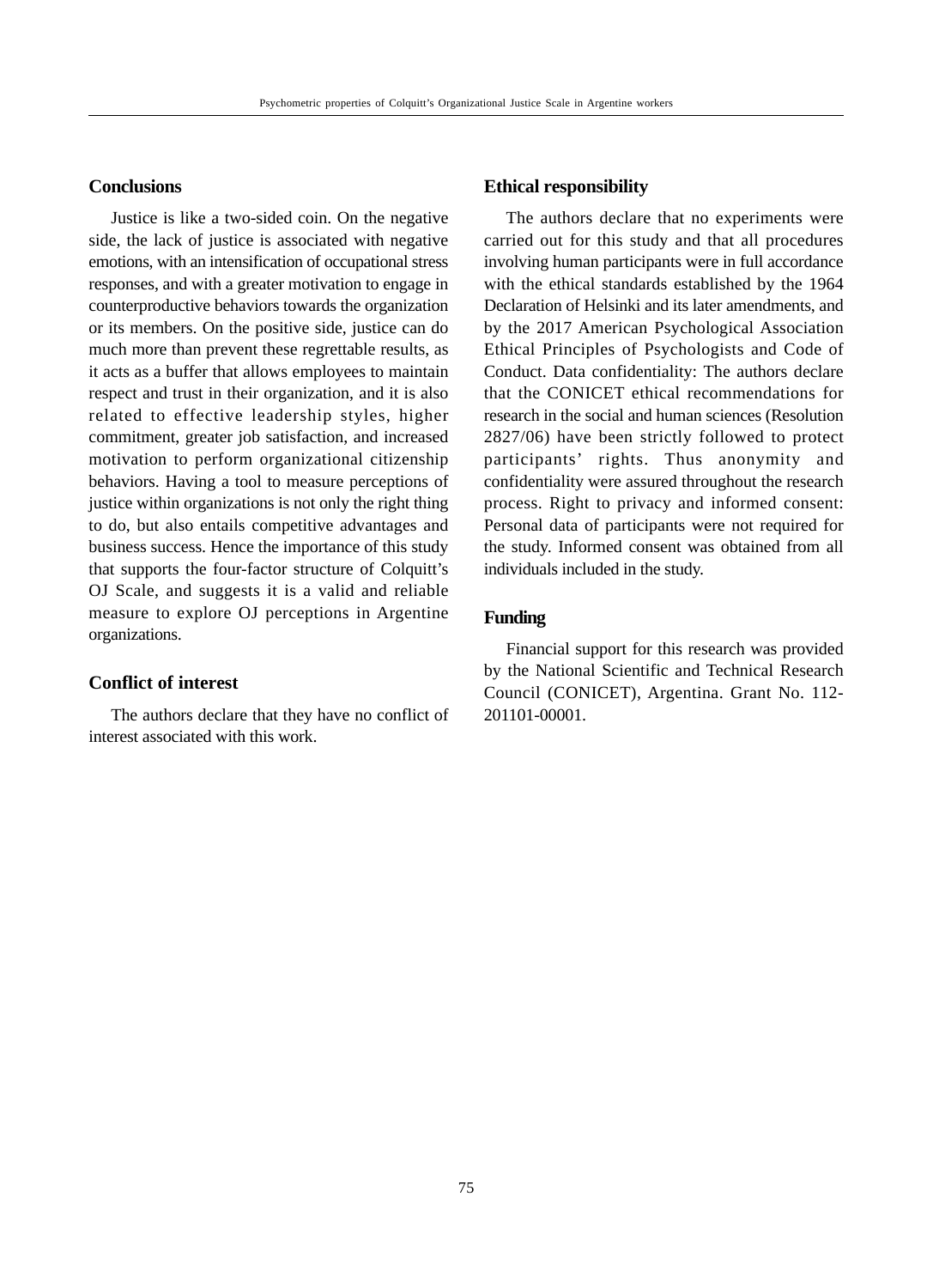# **References**

- Ambrose, M. L., & Schminke, M. (2009). The role of overall justice judgments in organizational justice research: A test of mediation. *Journal of Applied Psychology*, *94*, 491-500. doi: 10.1037/a0013203
- American Psychological Association (2017). *Ethical principles of psychologists and code of conduct*. Retrieved from http://www.apa.org/ethics/code/
- Ato, M., López, J. J., & Benavente, A. (2013). Un sistema de clasificación de los diseños de investigación en psicología [A classification system of research designs in psychology]. *Anales de Psicología, 29*, 1038-1059. doi: 10.6018/analesps.29.3.178511
- Bagozzi, R. P., & Yi, Y. (2012). Specification, evaluation, and interpretation of structural equation models. *Journal of the Academy of Marketing Science, 40*, 8-34. doi: 10.1007/s11747-011-0278-x
- Bentler, P. (2006). *EQS 6 structural equations program manual*. Encino: Multivariate Software. doi: 10.4324 /9780203726532
- Bergon, G. (2014). Validation d'une échelle de mesure de la justice inter-organisationnelle dans un contexte «Donneur d'Ordre/Sous-Traitant». *Revue Management et Avenir, 70*, 171-187. doi: 10.3917/mav.070. 0171
- Bies, R. J., & Moag, J. S. (1986). Interactional justice: Communication criteria for justice. In B. Sheppard (Ed.), *Research on negotiation in organizations* (Vol. 1, pp. 43-55). Greenwich, CT: JAI Press.
- Bies, R. J., & Shapiro, D. L. (1987). Interactional fairness judgments: The influence of causal accounts. *Social Justice Research, 1,* 199-218. doi: 10.1007/BF01048 016
- Blakely, G., Andrews, M., & Moorman, R. (2005). The moderating effects of equity sensitivity on the relationship between organizational justice and organizational citizenship behaviors. *Journal of Business and Psychology, 20*, 259-273. doi: 10.1007/ s10869-005-8263-3
- Cassar, V., & Buttigieg, S. (2015). Psychological contract breach, organizational justice and emotional wellbeing. *Personnel Review, 44*, 217-235. doi: 10.1108/ pr-04-2013-0061
- Cheng, S. Y. (2014). The mediating role of organizational justice on the relationship between administrative performance appraisal practices and organizational commitment. *The International Journal of Human Resources Management, 24*(8), 1131-1148. doi: 10.1 080/09585192.2013.816864
- Cheung, G. W., & Rensvold, R. B. (2002). Evaluating goodness-of- fit indexes for testing measurement invariance. *Structural Equation Modeling: A Multidisciplinary Journal, 9*(2), 233-255. Retrieved from https://doi.org/10.1207/S15328007SEM0902
- Cho, Y., & Sai, N. (2013). Does organizational justice matter in the federal workplace? *Review of Public Personnel Administration, 33*, 227-251. doi: 10.1177/ 0734371x12458126
- Colquitt, J. (2001). On the dimensionality of organizational justice: A construct validation of a measure. *Journal of Applied Psychology, 86*, 386-400. doi: 10.1037//0021-9010.86.3.386
- Colquitt, J. A., & Shaw, J. C. (2005). How should organizational justice be measured? In J. Greenberg & J. C. Colquitt (Eds.), *Handbook of Organizational Justice* (pp. 113-151). Mahwah, NJ: Erlbaum.
- Colquitt, J. A., Greenberg, J., & Zapata-Phelan, S. P. (2005). What is organizational justice? A historical overview. In J. Greenberg & J. A. Colquitt (Eds.), *Handbook of organizational justice* (pp. 3-56). Mahwah, NJ: Erlbaum.
- Colquitt, J. A., Scott, B. A., Rodell, J. B., Long, D. M., Zapata, C. P., Conlon, D. E., & Wesson, M. J. (2013). Justice at the millennium, a decade later: A metaanalytic test of social exchange and affect-based perspectives. *Journal of Applied Psychology, 98,* 199-236. doi: 10.1037/a0031757
- Colquitt, J. A., Wesson, M. J., Porter, C. O. L. H., Conlon, D. E., & Ng, K. Y. (2001). Justice at the millennium: A meta-analytic review of 25 years of organizational justice research. *Journal of Applied Psychology*, *86*(3), 425-445. doi: 10.1037//0021-9010.86.3.425
- Consejo Nacional de Investigaciones Científicas y Técnicas (2006). *Resolución D No. 2857: CONICET: Lineamientos para el comportamiento ético en las Ciencias Sociales y Humanidades*. Buenos Aires: CONICET.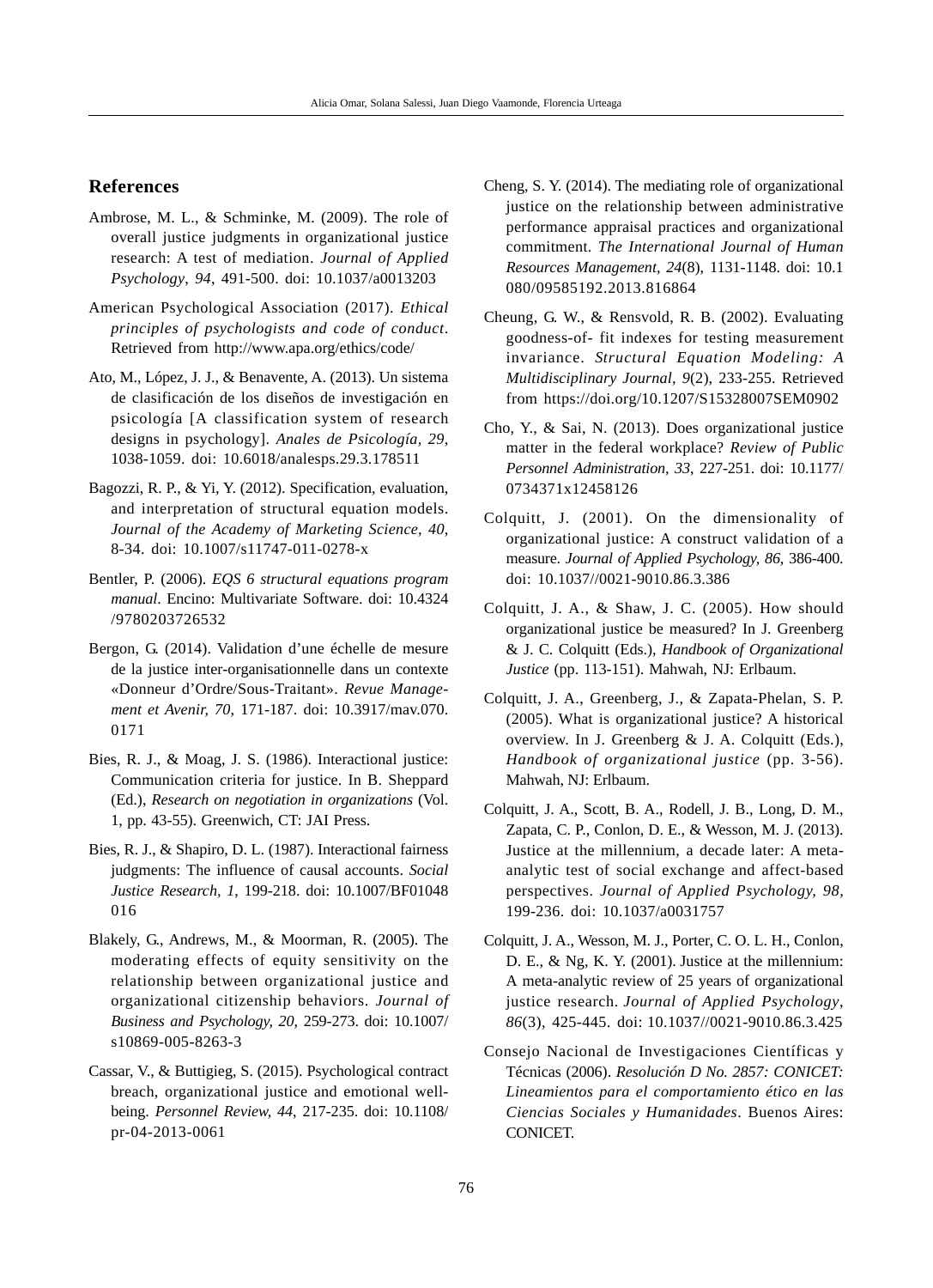- Cropanzano, R., Bowen, D., & Gilliland, S. (2007) The Management of Organizational Justice. *Academic of Management Perspective, 21*(4), 434-448. doi: 10.54 65/AMP.2007.27895338
- Di Fabio, A. (2008). Strumenti per il counseling organizzativo: Proprietà psicometriche della versione Italiana dell'Organizational Justice Scale (OJS). *Counseling: Giornale Italiano di Ricerca e Applicazioni, 1*(2), 209-223.
- Díaz-Gracia, L., Barbaranelli, C., & Moreno-Jiménez, B. (2014). Spanish version of Colquitt's Organizational Justice Scale. *Psicothema, 26*, 538-544. doi: 10.7334/ psicothema2014.110
- Elovainio, M., Heponiemi, T., Sinervo, T., & Magnavita, N. (2010). Organizational justice and health: Review of evidence. *Giornale Italiano di Medicina del Lavoro ed Ergonomia*, *32*, B5-B9.
- Enoksen, E. (2015). Examining the dimensionality of Colquitt's Organizational Justice Scale in a public health sector context. *Psychological Reports, 116*, 723-737. doi: 10.2466/01.pr0.116k26w0
- Gadermann, A. M., Guhn, M., & Zumbo, D. (2012). Estimating ordinal reliability for Likert-type and ordinal item response data: A conceptual, empirical, and practical guide. *Practical Assessment, Research & Evaluation, 17*(3), 1-13. Retrieved from http:// pareonline.net/getvn.asp?v=17&n=3
- Goldman, B. M. (2003). The application of reference cognitions theory to legal-claiming by terminated workers: The role of organizational justice and anger. *Journal of Management, 29,* 705-728.
- Graham, J. M., Guthrie, A. C., & Thompson, B. (2003). Consequences of not interpreting structure coefficients in published CFA research: A reminder. *Structural Equation Modeling, 10*(1), 142-153. doi: 10.1207/ s15328007sem1001\_7
- Greenberg, J. (1987). A taxonomy of organizational justice theories. *Academy of Management Review*, *12*, 9-22. doi: 10.5465/amr.1987.4306437
- Greenberg, J. (1993). The social side of fairness: Interpersonal and informational classes of organizational justice. In R. Cropanzano (Ed.), *Justice in the workplace: Approaching fairness in human*

*resource management* (pp. 79-103). Hillsdale, NJ: Erlbaum.

- Henseler, J., Ringle, C. M., & Sarstedt, M. J. (2015). A new criterion for assessing discriminant validity in variance-based structural equation modeling. *Journal of the Academy of Marketing Science, 43*, 115-135. doi: 10.1007/s11747-014-0403-8
- Kline, R. B. (2013). Exploratory and confirmatory factor analysis. In Y. Petscher & C. Schatsschneider (Eds.), *Applied quantitative analysis in the social sciences* (pp. 171-207). New York, NY: Routledge.
- Leventhal, G. S. (1976). The distribution of rewards and resources in groups and organizations. In L. Berkowitz & W. Walster (Eds.), *Advances in experimental social psychology*, vol. 9: 91-131. New York: Academic Press.
- Leventhal, G. S. (1980). What should be done with equity theory? New approaches to the study of justice in social relationships. In K. Gergen, M. Greenberg & R. Willis (Eds.), *Social exchange: Advances in experimental and social psychology* (pp. 91-131). New York, NY: Plenum. doi: 10.1007/978-1-4613- 3087-5\_2
- Lloret, S., Ferreres, A., Hernández, A., & Tomás, I. (2017). The exploratory factor analysis of items: Guided analysis based on empirical data and software. *Anales de Psicología, 33*(2), 417-432. doi: 10.6018/ analesps.33.2.270211
- Maier, G. W., Streicher, B., Jonas, E., & Woschée, R. (2007). Assessment of justice in organizations: The validity of a German version of the questionnaire by Colquitt (2001). *Diagnostica, 53*, 97-108. doi: 10.10 26/0012-1924.53.2.97
- Mladinic, A. (2002). *Justicia organizacional: su impacto en las actitudes y conductas* [Organizational justice: impact on attitudes and behaviors]. Unpublished manuscript, School of Psychology, Pontificia Universidad Católica de Chile, Santiago, Chile.
- Muñiz, J., Elosua, P., & Hambleton, R. (2013). Directrices para la traducción y adaptación de los tests: segunda edición. *Psicothema, 25*, 151-157. doi: 10.7334/ psicothema2013.2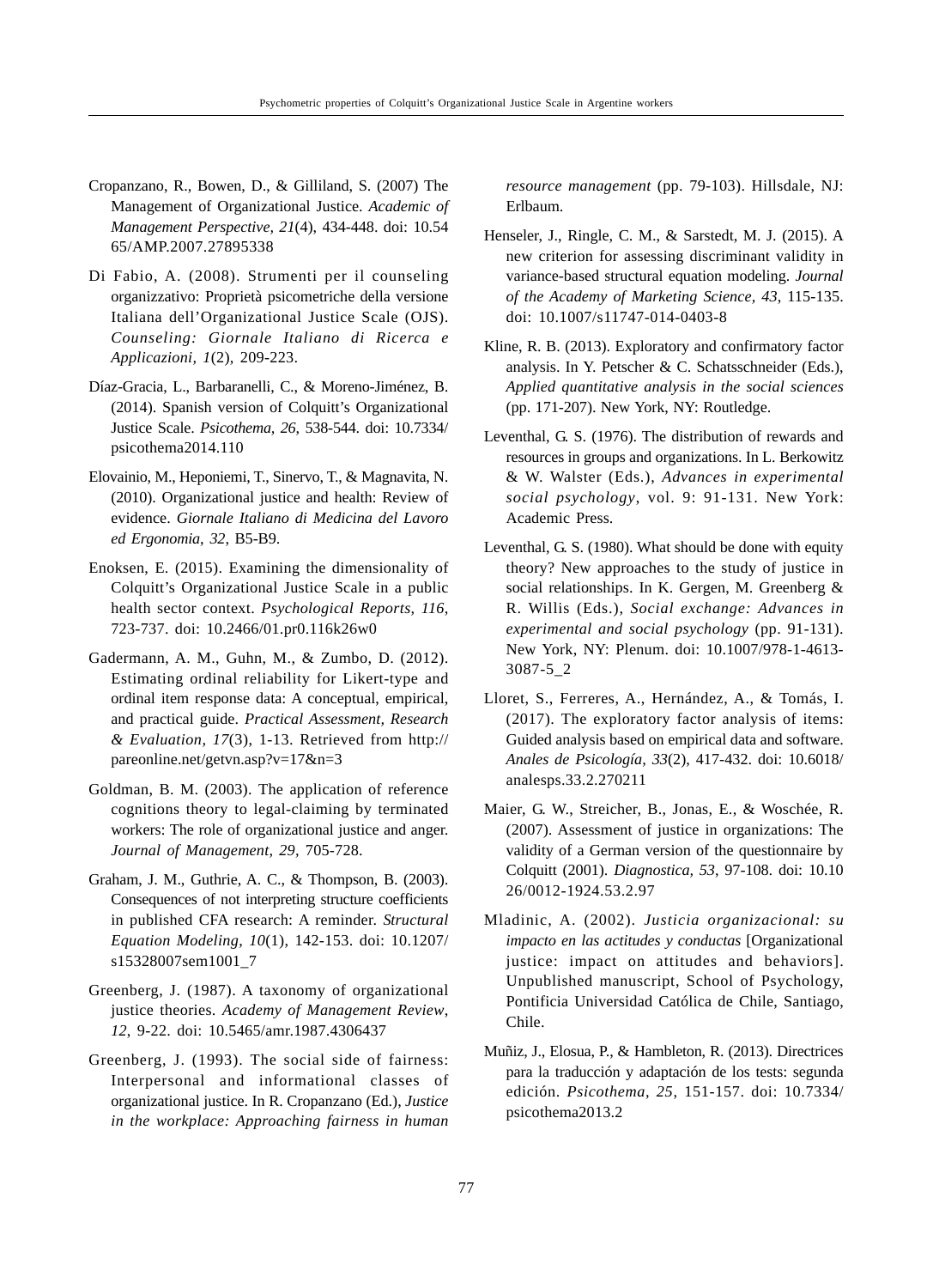- Nasurdin, A. M., Ahmad, N. H., & Razalli, A. A. (2014). Politics, justice, stress, and deviant behaviour in organizations: An empirical analysis. *International Journal of Business and Society*, *15*, 235-254. Retrieved from http://www.ijbs.unimas.my/repository/ pdf/Vol15-no2-paper3.pdf
- Nery, V. F., Neiva, E. R., & Mendonça, H. (2016). The changing context and the organizational justice impact on the employee well-being. *Paidéia (Ribeirão Preto), 26*(65), 317-324. doi: 10.1590/1982-43272665201 609
- Ohana, M. (2014). A multilevel study of the relationship between organizational justice and affective commitment: The moderating role of organizational size and tenure. *Personnel Review, 43*, 654-671. doi: 10.1108/pr-05-2013-0073
- Olsen, O. K., Myrseth, H., Eidhamar, A., & Hystad, S. W. (2012). Psychometric properties of a fourcomponent Norwegian Organizational Justice Scale. *Psychological Reports, 110*, 571-588. doi: 10.2466/ 01.08.14.pr0.110.2.571-588
- Omar, A., Oggero, H., Maltaneres, V., & Paris, L. (2003, March). *Análisis de la estructura factorial de una escala para explorar justicia organizacional* [Factorial structure analysis of a scale to explore organizational justice]. Paper presented at the 1st Marplatense Congress of Psychology, Mar de la Plata, Argentina.
- Omar, A., Vaamonde, J. D., & Uribe Delgado, H. (2012). Comportamientos contraproducentes en el trabajo: diseño y validación de una escala. *Diversitas: Perspectivas en Psicología, 8*(2), 249-265. doi: 10.1 5332/sl794-9998.2012.0002.04
- Proost, K., Verboon, P., & van Ruysseveldt, J. (2015). Organizational justice as buffer against stressful job demands. *Journal of Managerial Psychology, 30*, 487-499. doi: 10.1108/jmp-02-2013-0040
- Rodríguez-Montalbán, R., Martínez-Lugo, M., & Sánchez-Cardona, I. (2015). Análisis de las propiedades psicométricas de la escala de justicia organizacional de Colquitt en una muestra de empleados(as) en Puerto Rico. *Revista Portorriqueña de Psicología, 26*(2), 270-286. Retrieved from http://www.repsasppr.net/ index.php/reps/article/view/298/277
- Schilpzand, M., Martins, L., Kirkman, B., Lowe, K., & Chen, Z. (2013). The relationship between organizational justice and organizational citizenship behaviour: The role of cultural value orientations. *Management & Organization Review, 9*, 345-374. doi: 10.1111/more.12014
- Shapiro, D. L., Buttner, E. H., & Barry, B. (1994). Explanations: What factors enhance their perceived adequacy? *Organizational Behavior and Human Decision Processes, 58,* 346-368. doi: 10.1006/obhd. 1994.1041
- Shibaoka, M., Takada, M., Watanabe, M., Kojima, R., Kakinuma, M., Tanaka, K., & Kawakami, N. (2010). Development and validity of the Japanese version of the Organizational Justice Scale. *Industrial Health, 48*, 66-73. doi: 10.2486/indhealth.48.66
- Siegrist, J. (1996). Adverse health effects of high-effort/ low-reward conditions. *Journal of Occupational Health Psychology*, *1*, 27. doi: 10.1037/1076-8998. 1.1.27
- Silva, M. R., & Caetano, A. (2016). Organizational justice across cultures: A systematic review of four decades of research and some directions for the future. *Social Justice Research*, *29*, 257-287. doi: 10.1007/S112 11-016- 0263-0
- Spell, C. S., & Arnold, T. J. (2007). A multi-level analysis of organizational justice climate, structure, and employee mental health. *Journal of Management, 33*, 724-751. doi: 10.1177/0149206307305560
- Streicher, B., Jonas, E., Maier, G. W., Frey, D., Woschée, R., & Wassmer, B. (2007). Test of the construct and criteria validity of a German measure of organizational justice. *European Journal of Psychological Assessment, 24*, 131-139. doi: 10.1027/1015-5759. 24.2.131
- Sweeney, P. D., & McFarlin, D. B. (1997). Process and outcome: Gender differences in the assessment of justice. *Journal of Organizational Behavior*, *18*, 83- 93. doi: 10.1002/(SICI)1099-1379(199701)18:1 <83::AID-JOB779>3.0.CO;2-3
- Thibaut, J., & Walker, L. (1975). *Procedural justice: A psychological analysis.* Hillsdale, NJ: Erlbaum.